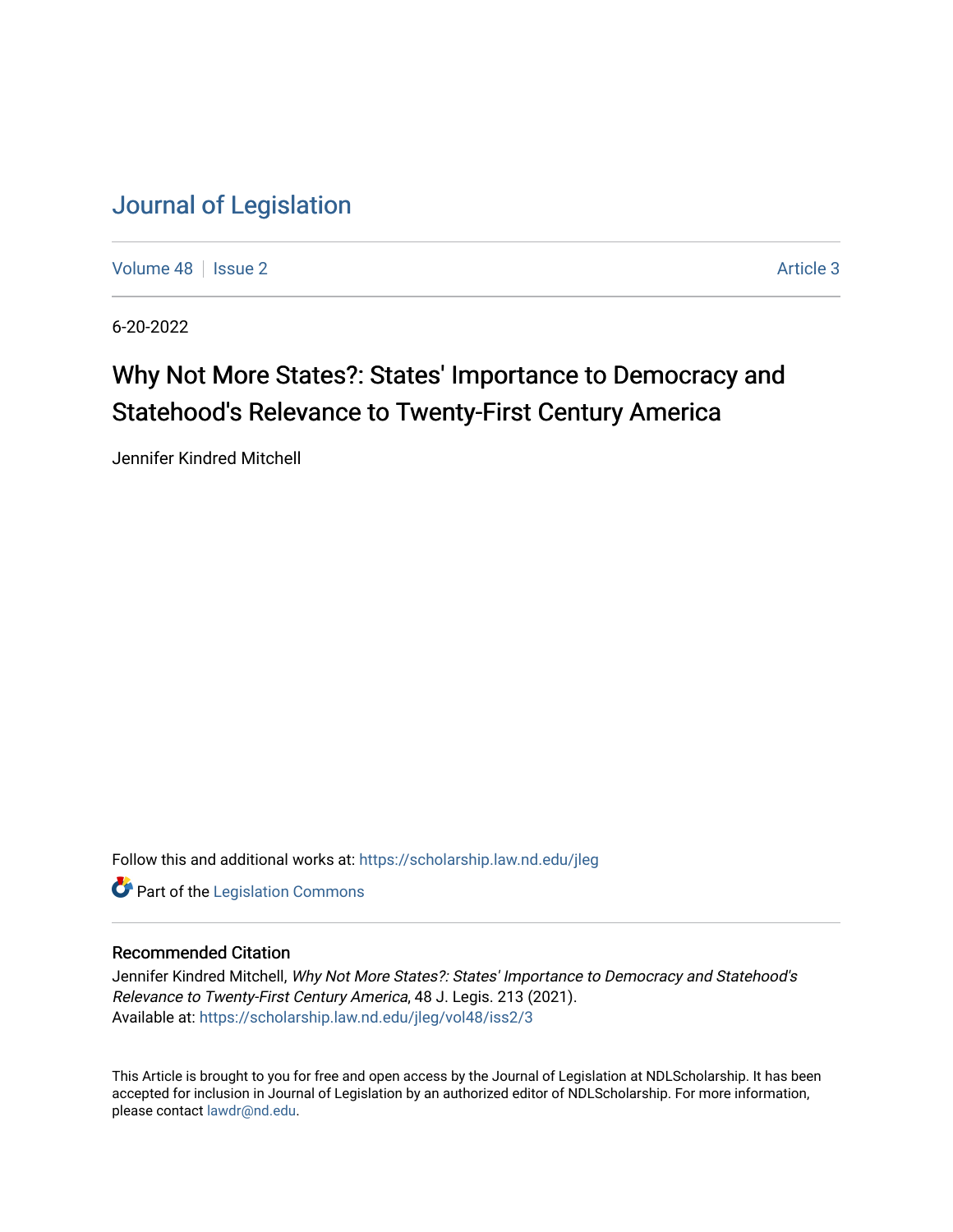# WHY NOT MORE STATES?: STATES' IMPORTANCE TO DEMOCRACY AND STATEHOOD'S RELEVANCE TO TWENTY-FIRST CENTURY AMERICA

#### *Jennifer Kindred Mitchell\**

#### **INTRODUCTION**

What does it mean to be American and from a place called the United States of America? States are part of the country's name and are the cornerstone of American democracy. However, Americans see themselves as part of the United States first and from a particular state second. Yet state identity binds us and signifies common interests, values, and experiences. American democracy is rooted in states as they are directly related to Congressional representation through Article I of the Constitution.<sup>1</sup> The people inhabiting tracts of land located within specific boundaries determine who represents them in the House of Representatives and the Senate. The statehood concept is relatively simple; however, its implementation is complicated and political. It should be no surprise that, since statehood is tied to political representation in Congress, state admission has always been highly partisan. As such, statehood movements do not exist in a vacuum. They are tied to political issues and the balance of political parties in Congress.

The last states to be admitted to the Union were Alaska and Hawaii in 1958 and 1959, respectively. For the past sixty years, it seems that the statehood discussion which dominated national politics in the early part of American history—is dead. This Article will demonstrate that statehood is far from dead, but very much alive in local and regional politics. Regional statehood movements exist in different parts of the country but lack national attention. Washington D.C.'s statehood movement is the most well-known; however, it lacks real political momentum. Puerto Rico's status as a territory and interest in statehood is rarely part of the national conversation. History and the present teach us that the Senate's balance is always a major discussion point in any statehood issue and that the clamor for D.C. statehood should encompass regional and territory statehood movements as ways to address the Senate balancing problem. "Politics is the art of the possible"<sup>2</sup> and in that vein, a variety of statehood movements should be part of this discussion.

<sup>\*</sup>Jennifer Mitchell is a Visiting Associate Professor at The George Washington University Law School. I wish to acknowledge and thank Armand Valenzi for his many hours of research and insights on this topic. Special thanks to my husband David Mitchell for his support and thoughtful commentary throughout the writing and editing processes.

<sup>1.</sup> U.S. CONST. art. I, § 1–3.

<sup>2.</sup> Partial quote by Otto von Bismarck. The quote in its entirety reads: "Politics is the art of the possible, the attainable—the art of the next best." This quote is from an August 11, 1867 interview between Otto von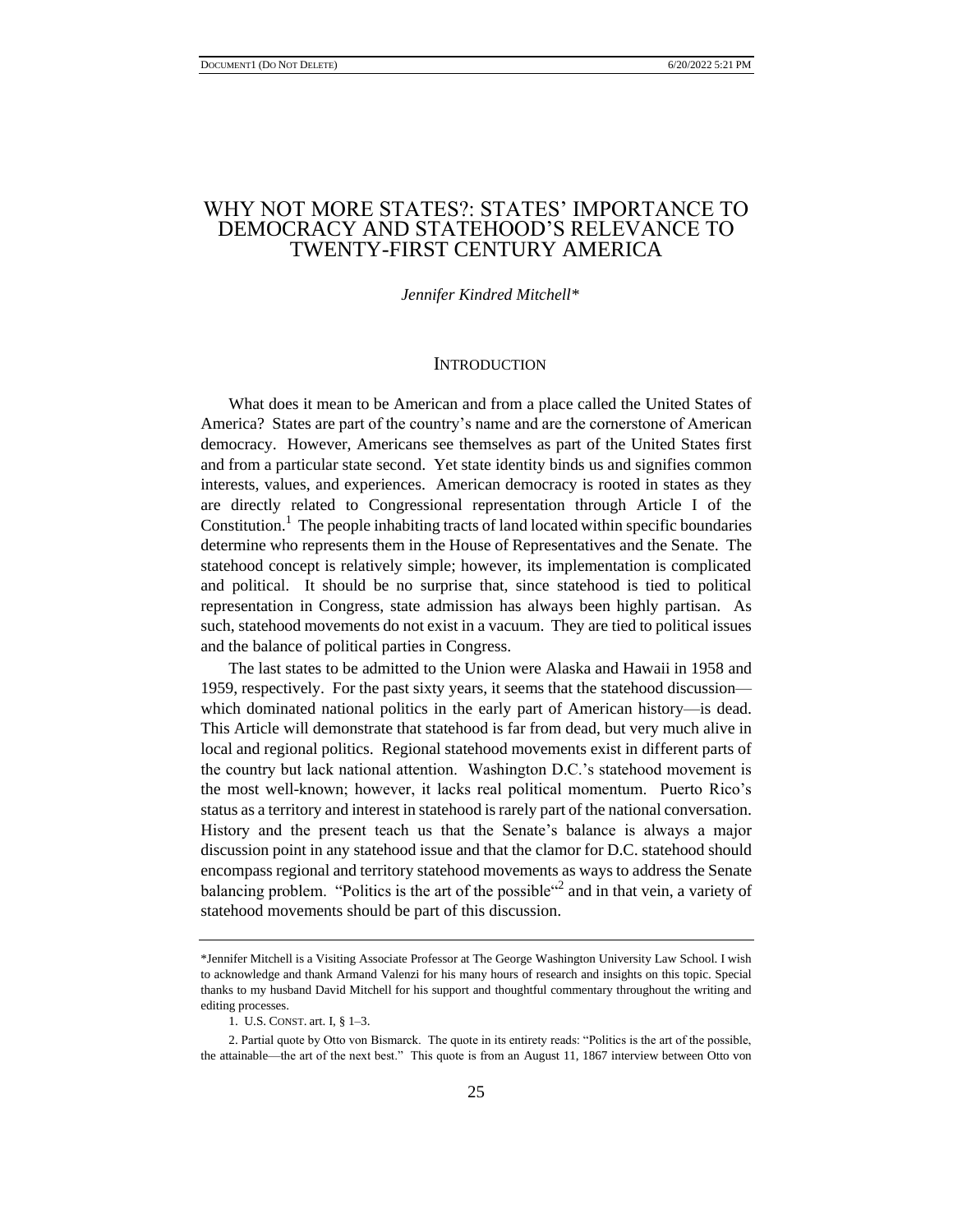In addition to Congressional representation, state governments serve their citizens in concrete, impactful ways through taxing, spending, and legislating. These fundamental governmental acts should reflect the people's needs, priorities, and values. Democracy begins to erode when citizens feel disenfranchised and effectively become disenfranchised by their elected leaders. Thus, this Article will explore: (1) the legal requirements for statehood; (2) how historically this process has played out through single issue and party politics; and (3) how this process translates to the twenty-first century. Ultimately, statehood is political and relevant to twentyfirst century Americans to enhance democratic representation on the state and national levels.

## I. THE PATH TO STATEHOOD

States or Commonwealths existed as British colonies prior to American independence. The Articles of Confederation created a "perpetual union" between the twelve original colonies to be called the United States of America.<sup>3</sup> The Continental Congress grappled with statehood and seemed to almost omit the issue entirely from the Articles of Confederation, which makes mention of admitting Canada into the confederation but "no other colony shall be admitted" without agreement of nine states.<sup>4</sup> The Articles of Confederation were adopted in 1777 under the First Continental Congress, but not ratified by all thirteen states until 1781 and in force until the present day Constitution went into effect in 1789.<sup>5</sup>

While the Articles of Confederation were silent on statehood from new land (presumably new states could be made from existing colonies), the Continental Congress addressed these concerns by specifying requirements for Western territories to become states first in 1784 and then again in  $1787$ .<sup>6</sup> The Northwest Land Ordinance of 1787 provided six articles that required a territory to: exhibit a republican form of government; abolish slavery and involuntary servitude; and require that the population of the new state include at least sixty thousand free inhabitants.<sup>7</sup> The Ordinance also allowed for a minimum of three and maximum of five new states to be created out of the Northwest territory.<sup>8</sup> The new states would be admitted on equal footing with the original states and its Congressional delegates would gain voting rights.<sup>9</sup> Although this framework was established and specific to

Bismarck and Friedrich Meyer von Waldeck of the St. Petersburgische Zeitung . 1 FÜRST BISMARCK: NEUE TISCHGESPRÄCHE UND INTERVIEWS 248 (1895).

<sup>3.</sup> ARTICLES OF CONFEDERATION of 1781, pmbl.

<sup>4</sup>*. Id.* art. XI.

<sup>5</sup>*. Articles of Confederation*, NAT'L ARCHIVES, https://www.archives.gov/historical-docs/articles-ofconfederation (last visited Apr. 30, 2022).

<sup>6.</sup> LAND ORDINANCE OF 1784 (Apr. 23, 1784). This Resolution was very specific and required territories wishing to become states to hold a constitutional convention when the territory reached 20,000 free inhabitants. Additionally, the convention needed to: (1) choose to become subject to the Articles of Confederation and acts of the United States Congress; (2) form a republic government; and 4) reach a free population of the least numeration of the existing states. In addition, Congress needed to approve the new state's entrance to the Union with a two-thirds vote. This resolution was superseded and repealed by the Northwest Ordinance of 1787.

<sup>7.</sup> NORTHWEST ORDINANCE of 1787, art. V–VI.

<sup>8</sup>*. Id.* art. V.

<sup>9</sup>*. Id.*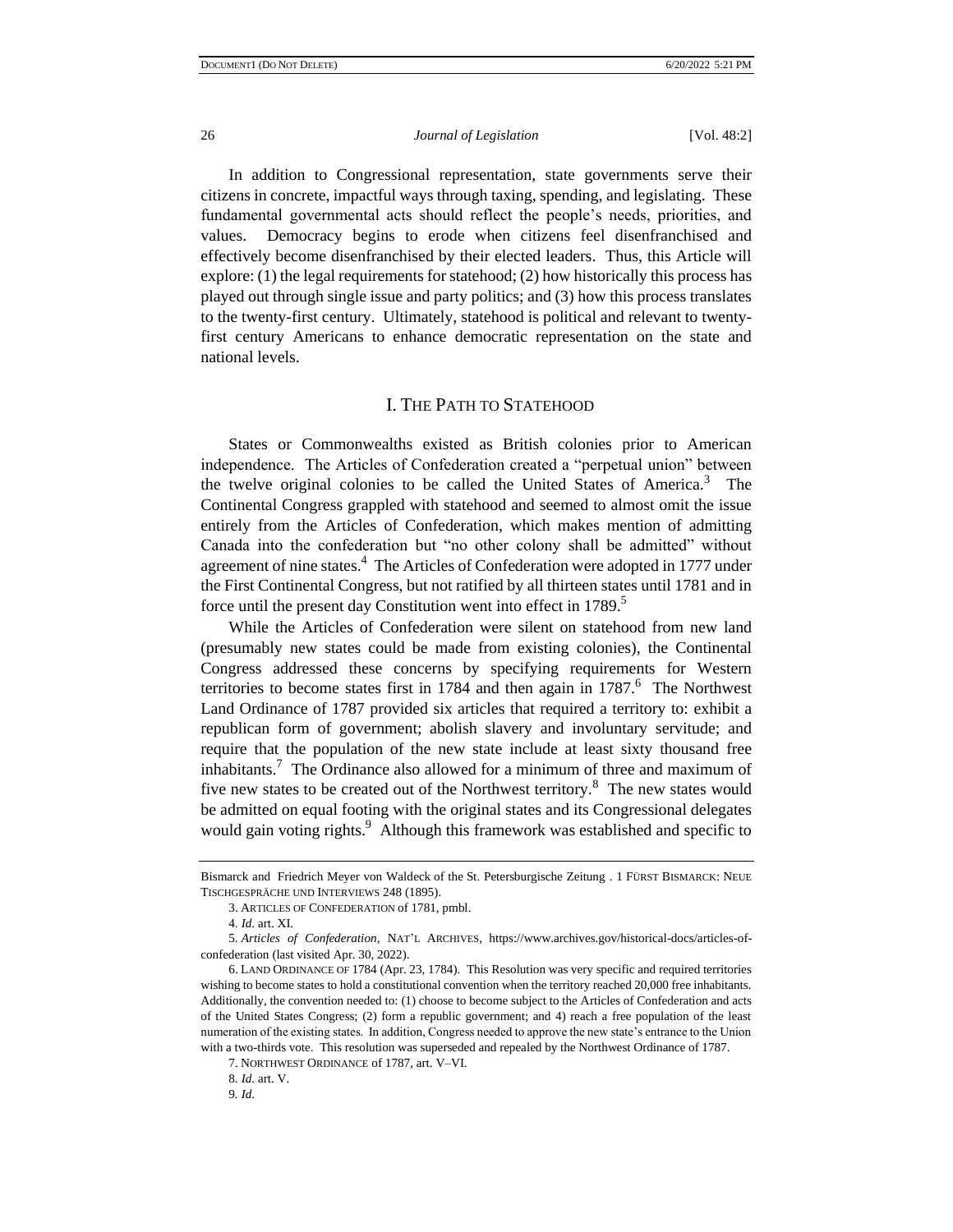lands outside of the colonies and in the specified Northwest Territory,  $10$  it was never exercised prior to the Constitutional convention and adoption of the current Constitution. One of the first Acts of Congress under the new Constitution was to adopt the Northwest Ordinance, including Articles V and VI in its entirety, to be applied only to lands in the Northwest Territory.<sup>11</sup>

#### *A. The Constitution and Statehood*

States are the foundation of American democracy. The Constitution is clear on the significance of states in Article I; Article I encompasses the Great Compromise that uses state population to determine representation in the House and the number of states in the Union to make up representation in the Senate.<sup>12</sup> Article I of the Constitution is clear on the state's role in creating representative government; however, it is not until Article IV that the statehood process is laid out stating that:

> New States may be admitted by the Congress into this Union; but no new State shall be formed or erected within the Jurisdiction of any other State; nor any State be formed by the Junction of two or more States, or Parts of States, without the Consent of the Legislatures of the States concerned as well as of the Congress.<sup>13</sup>

Article IV provides three paths to statehood that all require Congressional consent (1) from land that is not a pre-existing state, better known as territories; (2) by splitting a current state up into new states; and (3) by combining two or more states at their borders.<sup>14</sup> In addition to Congressional consent, which consequently included Presidential approval under the Presentation Clause, the latter two methods also require consent from the state legislatures of the states concerned.<sup>15</sup>

Compared to other parts of the Constitution, this language is rather clear and straightforward but lacking in any requirements or details. Where the Continental Congress through the Northwest Land Ordinance placed population and admittance requirements on new states, the Constitution is silent on these points. Ironically, the most important factor to American governance met with little debate or comment

<sup>10.</sup> *Northwest Territory*, ENCYC. BRITANNICA, https://www.britannica.com/place/Northwest-Territory (last visited Apr. 30, 2022). States that comprised the Northwest Territory include Ohio, Indiana, Illinois, Michigan, and Wisconsin. *Id.* 

<sup>11.</sup> LAND ORDINANCE OF 1784 (Apr. 23, 1784); An Act to Provide for the Government of the Territory Northwest of the River Ohio, ch. 8, 1 Stat. 50 (1789). Article V specifies the number and geographic placement of states within the territory along with population requirement. Article VI abolishes slavery and indentured servitude in the territory, but it allows for fugitive slave laws from the original states to be enforced. *See also* Strader v. Graham, 51 U.S. 82, 96 (1850).

<sup>12.</sup> U.S. CONST. art. I. §§ 2–3; *see* Igartua v. United States, 626 F.3d 592, 596–97 (1st Cir. 2010).

<sup>13.</sup> U.S. CONST. art. IV § 3, cl. 2. Here is the whole proviso again, for easy reference: "[B]ut no new State shall be formed or erected within the Jurisdiction of any other State; nor any State be formed by the Junction of two or more States, or Parts of States, without the Consent of the Legislatures of the States concerned as well as of the Congress."

<sup>14.</sup> *Id.* 

<sup>15</sup>*. Id.* art. I.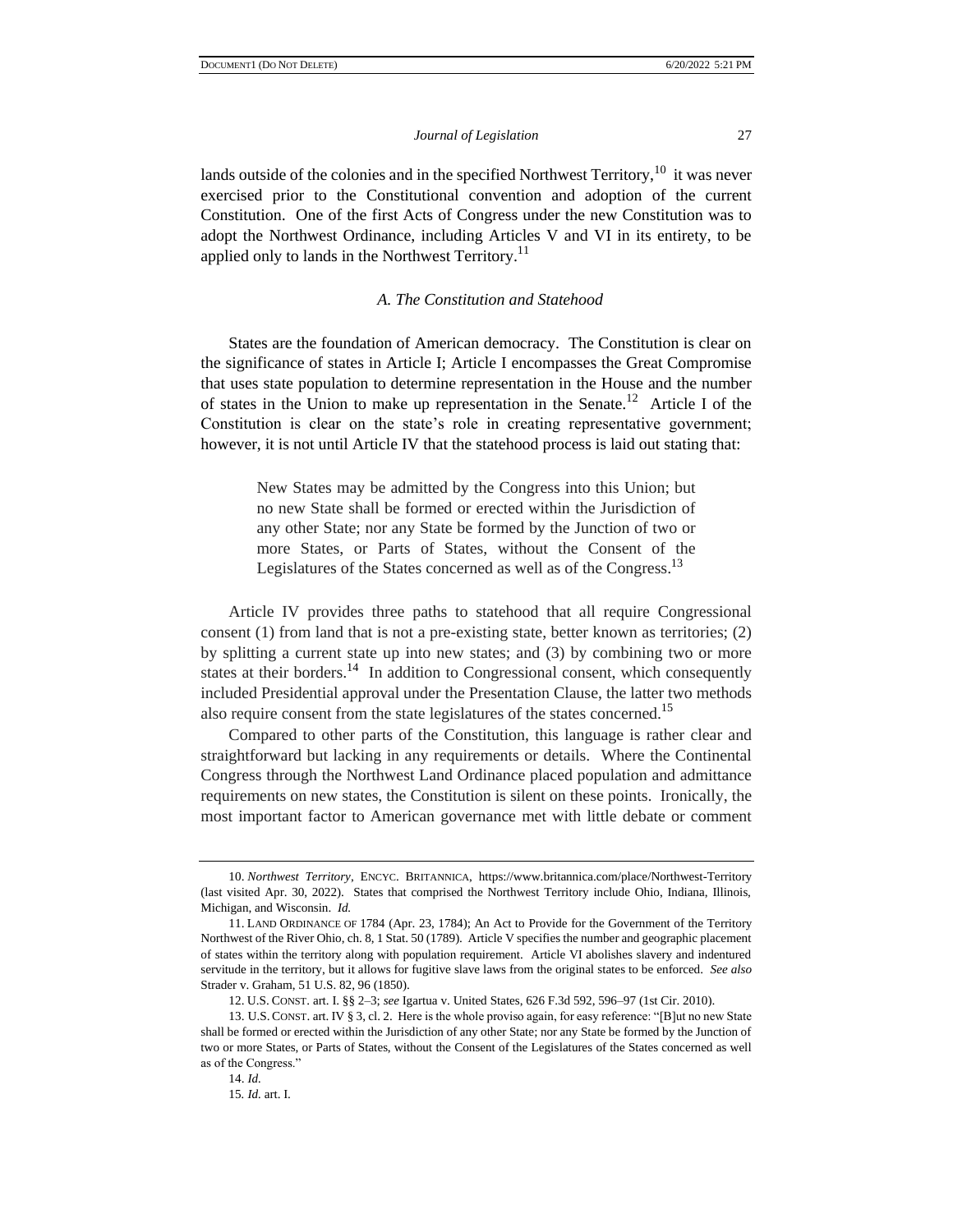from the Constitution Convention and was written on sparingly. James Madison wrote in The Federalist Number 43 that "[t]he particular precaution against the erection of new States, by the partition of a State without its consent, quiets the jealousy of the larger States; as that of the smaller is quieted by a like precaution, against a junction of States without their consent."<sup>16</sup>

Although debate and Constitutional language are sparing on the statehood issue, the Supreme Court did weigh in on two important statehood principles. The Equal Footing doctrine was specifically left out of the Constitution but became a requirement for all state admissions. The Guarantee Clause requires a republican form of government that the Supreme Court interpreted to include state governments. These overarching principles are discussed in detail below but, outside of the Constitution's Article IV, are the only legal requirements imposed on every statehood process.

#### *1. Equal Footing Doctrine*

An overarching principle dating back to the Continental Congress is that new States enter the Union on equal footing with old states.<sup>17</sup> This seems like a rather innocuous principle, but it was one of the primary issues relating to the Admissions Clause debated during the Constitutional Convention.<sup>18</sup> The original language proposed for the Admissions Clause stated that "the new states shall be admitted on the same terms with the original states."<sup>19</sup> Objections to this language stemmed from concerns that Congress would be bound to admit States under these terms and from fears of domination by the western territories when they became States.<sup>20</sup> The equal footing language was supported by James Madison who argued that the western territories would not want to become part of the Union if they were offered terms lesser than the terms that had been offered to other States. However, the language was struck by a nine to two vote in favor of the least restrictive approach to statehood admission.<sup>21</sup>

The Constitution does not include language guaranteeing that newly admitted States enter the Union on equal footing. However, since Tennessee's admission in 1796, Congress has included language in each State's admission clause that it enters the Union on equal footing with the original States.<sup>22</sup> The Equal Footing Doctrine was formalized by the Supreme Court in *Pollard v. Hogan*, where the issue was whether the new State of Alabama was entitled to the shores of the navigable water and soils underneath them within her limits or if these lands would be considered

<sup>16.</sup> THE FEDERALIST NO. 43, at 271 (James Madison).

<sup>17.</sup> NORTHWEST ORDINANCE OF 1787, art. V, VI.

<sup>18.</sup> 2 THE RECORDS OF THE FEDERAL CONVENTION OF 1787 454 (Max Farrand ed., rev. ed. 1937).

<sup>19</sup>*. Id.*

<sup>20</sup>*. Id.* This short but intriguing debate further demonstrates the Framer's conception that statehood decisions are made with the consent of the people through popular vote and legislative acts. Any constraints placed on this notion, even equal footing, are removed from the Constitutional text.

<sup>21</sup>*. Id.* at 1–2. Those in favor of striking the equal footing language included New Hampshire, Massachusetts, New Jersey, Pennsylvania, Delaware, North Carolina, South Carolina, and Georgia. Those against were Maryland and Virginia.

<sup>22.</sup> An Act for the Admission of the State of Tennessee into the Union, ch. 47, 1 Stat. 491, 491–92 (1796).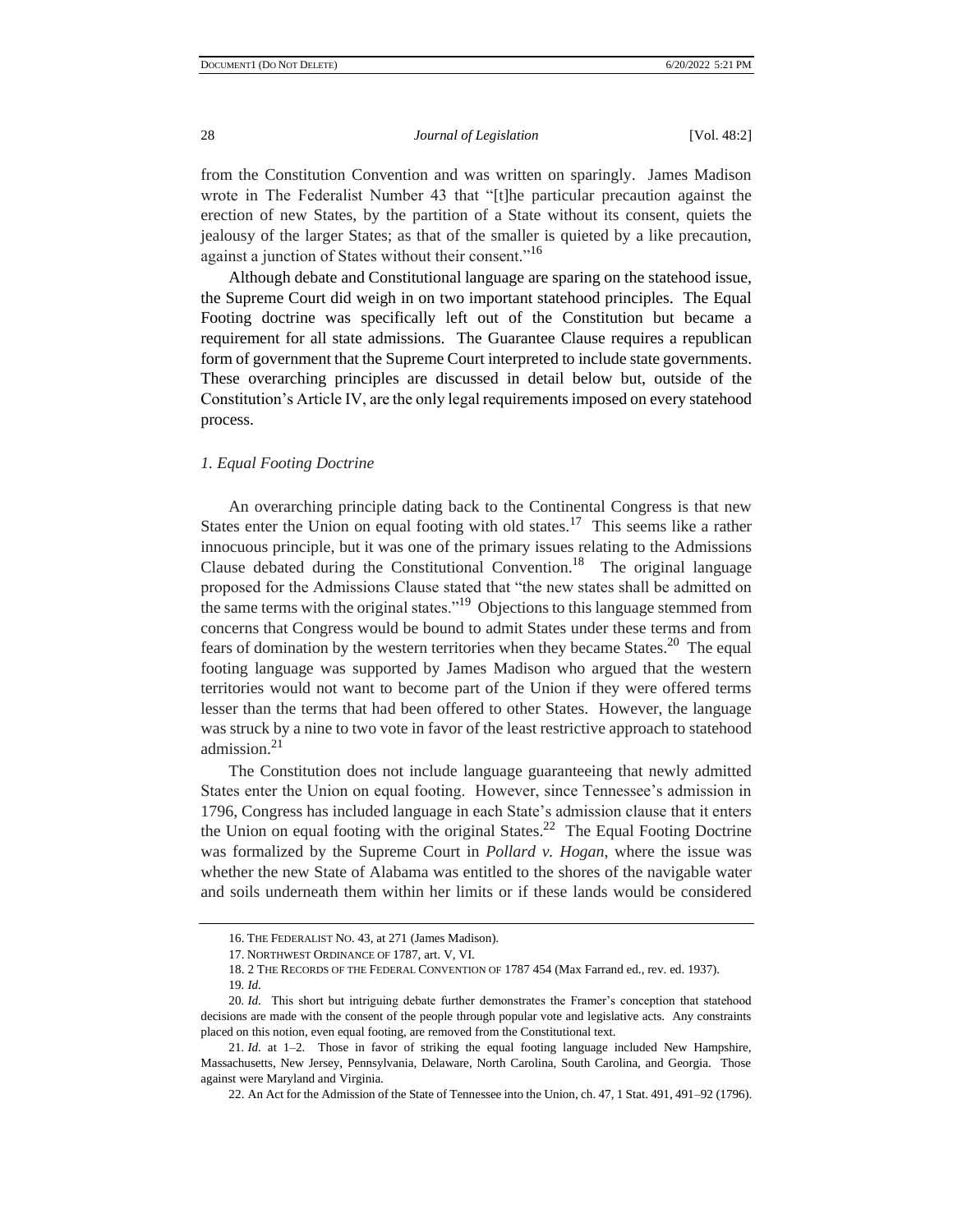public land controlled by the United States. $2<sup>3</sup>$  The parts of Alabama land at issue were ceded by Georgia to the United States in April  $1802<sup>24</sup>$  The Georgia cession deed made specific reference to, and incorporated portions of, the Northwest Land Ordinance of 1787 to include population requirements and the requirement that the land should be used to form a State to be admitted on equal footing with the original states.<sup>25</sup>

Alabama's admission declaration stated, "that all navigable waters within the said state shall forever remain public highways, free to the citizens of said state, and of the United States, without any tax, duty, impost, or toll therefor, imposed by the said state." The Supreme Court asked whether Congress could impose these same restrictions on navigable waters under the Constitution to the other states and found that yes it certainly can under the Commerce clause.<sup>26</sup> What, then, of the shores and soils under the navigable waters? The Court found that control of these jurisdictions belongs exclusively to the states and that new states have "the same rights, sovereignty, and jurisdiction over this subject as the original states."<sup>27</sup> And thus the Equal Footing doctrine was codified in Supreme Court precedent as a requirement for the admission of new States.

The Admission Clause's final wording shows that the Framers were most concerned about who was to be involved in the statehood decision-making process rather than imposing restrictions on the process itself. And this is as it should be; statehood is political and partisan and should be left to the democratic process.<sup>28</sup> Over time a clearer process has emerged, but it has not always followed. The ultimate deciders of when and how a territory becomes a State are the people, through the ballot box and elected legislatures.

## *2. Republican Form of Government*

Although not expressly stated in the Admissions Clause, Article IV Section 4 of the Constitution guarantees "every state in this union a republican form of government."<sup>29</sup> This section is known as the "Guarantee Clause," and it was justified by James Madison as a protection against state experimentation in antirepublican forms of government produced by "the ambition of enterprising leaders, or by the intrigues and influence of foreign powers."<sup>30</sup> Beyond combatting antirepublican forces from outside and within, Madison made a key point that a nation formed on republican values will best thrive by ensuring those values to present and future state governments.<sup>31</sup> It's the innate interest in the political institutions of each other that

<sup>23.</sup> Pollard v. Hagan, 44 U.S. 212, 225 (1845).

<sup>24</sup>*. Id.* at 221.

<sup>25</sup>*. Id.* at 222.

<sup>26</sup>*. Id.* at 229–30.

<sup>27</sup>*. Id.* at 230.

<sup>28</sup>*. See supra* discussion at note 19. *Luther v. Borden* held that recognition of who constituted the lawful government of a state were political questions committed by the Guarantee Clause to the judgement of Congress and the President. 48 U.S. 1, 42–43 (1849).

<sup>29.</sup> U.S. CONST. art. IV, § 4.

<sup>30.</sup> THE FEDERALIST NO. 43, at 275 (James Madison).

<sup>31</sup>*. Id.*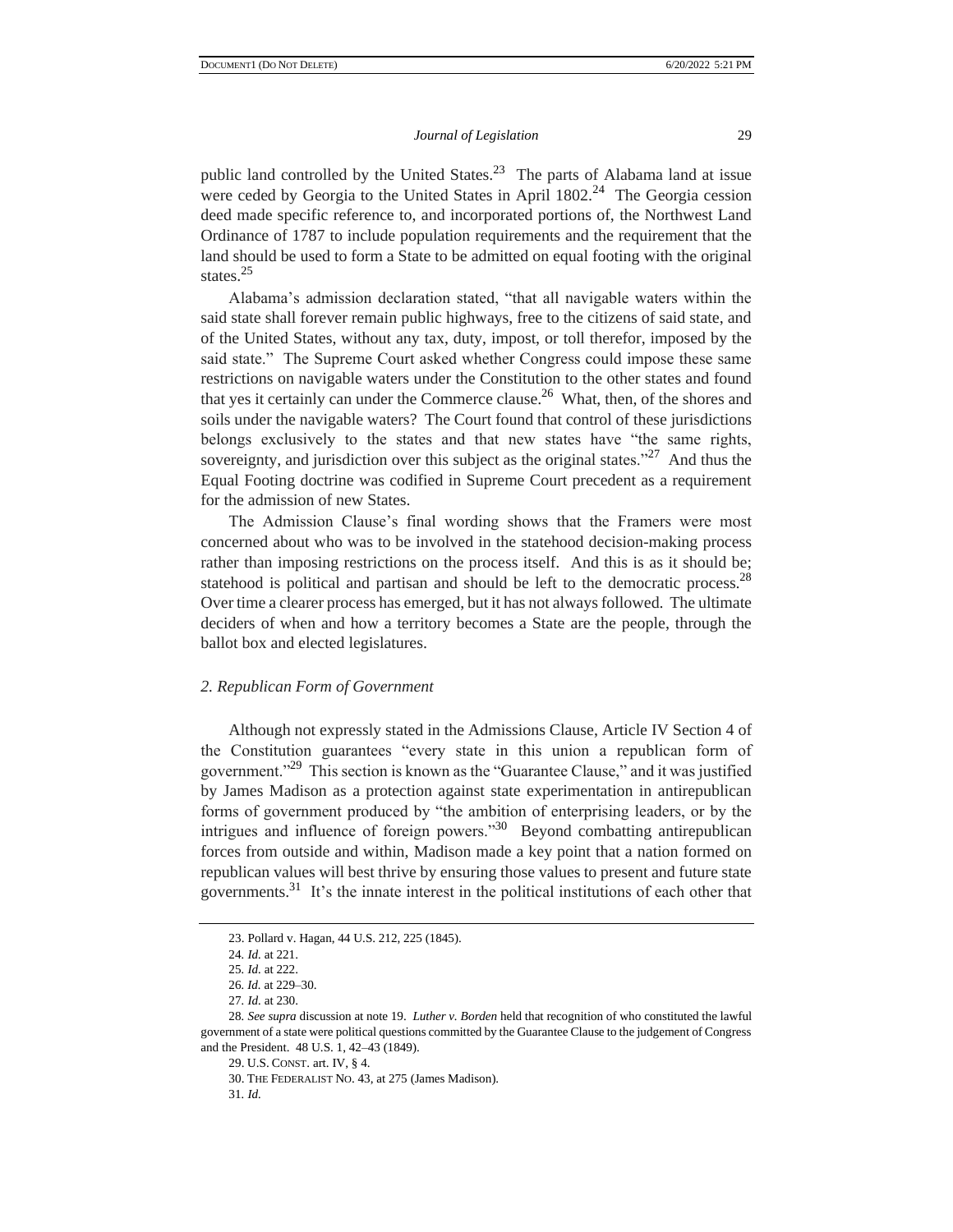will form a strong union, and those institutions should be similar in their republican form.<sup>32</sup> Similarly, although the Articles of Confederation did not impose a republican form of government restriction on new States, the Continental Congress specified in the Northwest Land Ordinance of 1787 that new States must adhere to a republican form of government.<sup>33</sup> The Constitution's republican form of government guarantee is wide sweeping and understandably nondescript, allowing Congress to ultimately decide if a State's government is republican.<sup>34</sup>

The rather straightforward and clear Guarantee Clause was meant to preserve and promote republican forms of government within the Union. The question of who decides the rightful form of a state's government and when that government is formed was at issue in *Luther v. Borden*. Trespass by Mr. Borden into Mr. Luther's home to find and arrest him was the underlying issue of this case, but the fascinating facts concerning Rhode Island's state government leading up to the alleged trespass make this a watershed case on interpreting the Guarantee Clause.<sup>35</sup> Rhode Island was a founding state under the Constitution. Unlike other States, Rhode Island did not choose to adopt a new state constitution but continued the form of government established by the Charter of Charles the Second in 1663.<sup>36</sup> There was dissatisfaction with the charter government due to its voting restrictions, and in 1842, a group of citizens formed their own constitutional convention and submitted the new constitution to citizens for a vote.<sup>37</sup> Upon return of the votes, the convention declared the constitution adopted and on May 3, 1842, a newly appointed assembly and governor sat and began organizing a new government.<sup>38</sup>

Unsurprisingly, the charter government did not approve of the new constitution or government, declared martial law, and activated the state militia to quell violent actions taken by the new government under Governor Thomas Dorr.<sup>39</sup> The plaintiff, who supported Governor Dorr and the new government, alleged that the trespass onto his property by the defendant occurred during the time that the charter government was arguably displaced and that the defendant had no authority under the charter government to enter his home.<sup>40</sup> In the midst of the Rhode Island uprisings in 1842 and 1843, the charter government held a constitutional convention where it drafted a new constitution that was ratified by the people and took effect in May 1843.<sup>41</sup> Under

<sup>32.</sup> The importance of maintaining a republican government and how that government looked was a great political concern of the time. Madison stated that:

In a confederacy founded on republican principles, and composed of republican members, the superintending government ought clearly to possess authority to defend the system against aristocratic or monarchial innovations. The more intimate the nature of such a union may be, the greater interest have the members in the political institutions of each other; and the greater right to insist that the forms of government under which the compact was entered into should be *substantially* maintained. *Id.* at 274.

<sup>33.</sup> ARTICLES OF CONFEDERATION OF 1781, art. XI; LAND ORDINANCE OF 1784 (Apr. 23, 1784). 34*. See generally Luther*, 48 U.S. 1.

<sup>35</sup>*. Id.*

<sup>36</sup>*. Id*. at 34.

<sup>37.</sup> *Id*. at 35–36

<sup>38</sup>*. Id*. at 36.

<sup>39</sup>*. Id*. at 49.

<sup>40</sup>*. Id.* at 35.

<sup>41.</sup> *Id.* at 37.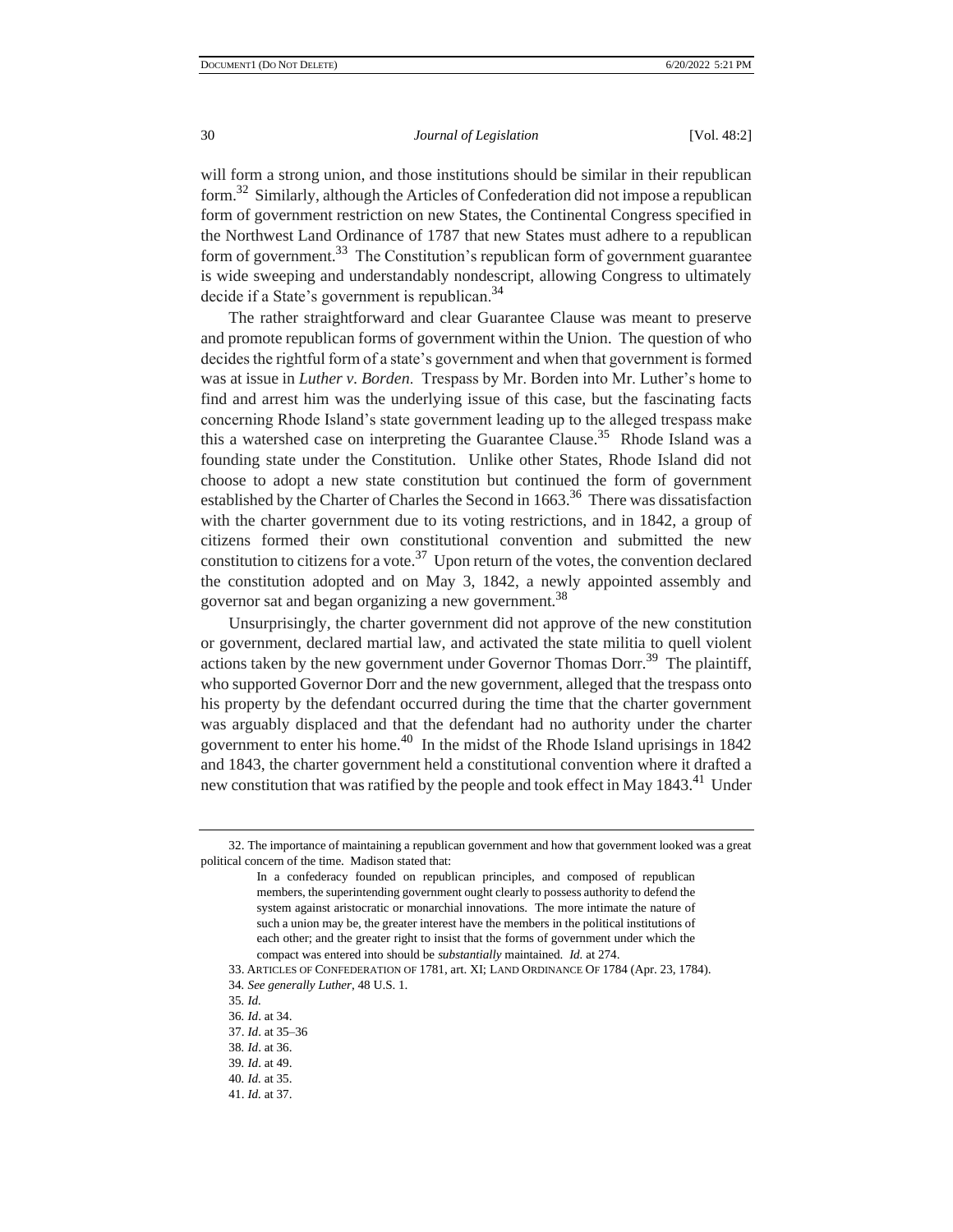this constitution, Thomas Dorr was tried and convicted of treason.<sup>42</sup> The Court takes note that the judges who decided Dorr's case were given judicial authority under the charter government's ratified constitution, and this in turn implies the charter government's legitimacy as judicial power "presupposes an established government."<sup>43</sup>

The question before the court was to determine which government was in legal force at the time of the trespass—the charter government or new government.<sup>44</sup> Chief Justice Taney held that this is ultimately a political question and under the Guarantee Clause it "rests with Congress to decide what government is the established one in a State . . . . before it can determine whether it is republican or not."<sup>45</sup> The Court held that "the political department has always determined whether the proposed constitution or amendment was ratified or not by the people of the State, and the judicial power has followed its decision."<sup>46</sup> This cemented the issue squarely as a political question and outside the realm of judicial authority until the political power determines the governing body. In this case, the usurping government did not last long enough for Congress to determine its legitimacy by acknowledging or denying its delegates.

The Court upheld the circuit court's ruling for the defendants and supported the charter government's legitimacy finding that its agents did not trespass but lawfully entered the plaintiff's house during a period of martial law.<sup>47</sup> *Luther v. Borden* further established that Congress determines when and how states are admitted and acknowledged as part of the Union.<sup>48</sup> Congress under its political powers, not the courts, ultimately decides what constitutes a republican form of government.

## *B. A Process Unfolds*

As described above, the Constitution provides no process on how new states are formed but only requires consent of the people in the new states and of Congress.<sup>49</sup> This process plays out in two different ways depending upon if the proposed state is a territory or a state formed from an existing state. Congress has plenary power to organize and regulate United States' territories.<sup>50</sup> The population within the territory expresses popular opinion to become a state, usually through a referendum, but there

<sup>42</sup>*. Id.* at 50.

<sup>43</sup>*. Id.* at 40, 56. The Court essentially said that Rhode Island figured this out on its own and that federal courts follow decisions of the State courts with regards to questions concerning the U.S. Constitution and laws of the State. *See id.* 

<sup>44</sup>*. Id*. at 39–40. Justice Taney in his decision for the Court noted the gravity of this issue and repercussions of finding that the charter government was not in effect at the time to include nullifying governmental laws, acts, and public accounts. He rightly began his analysis by asking if the Court had judicial authority to even review such a question.

<sup>45</sup>*. Id.* at 42.

<sup>46</sup>*. Id*. at 39.

<sup>47</sup>*. Id*. at 38, 46. The Court sees the political issue as decided by the people through ratifying the charter government's new constitution. Therefore, judicial proceedings stemming from acts taken by the charter government are legitimate.

<sup>48</sup>*. Id.* at 40–43.

<sup>49.</sup> U.S. CONST. art. IV, § 3.

<sup>50</sup>*. Id*. art. IV, § 3, cl. 2.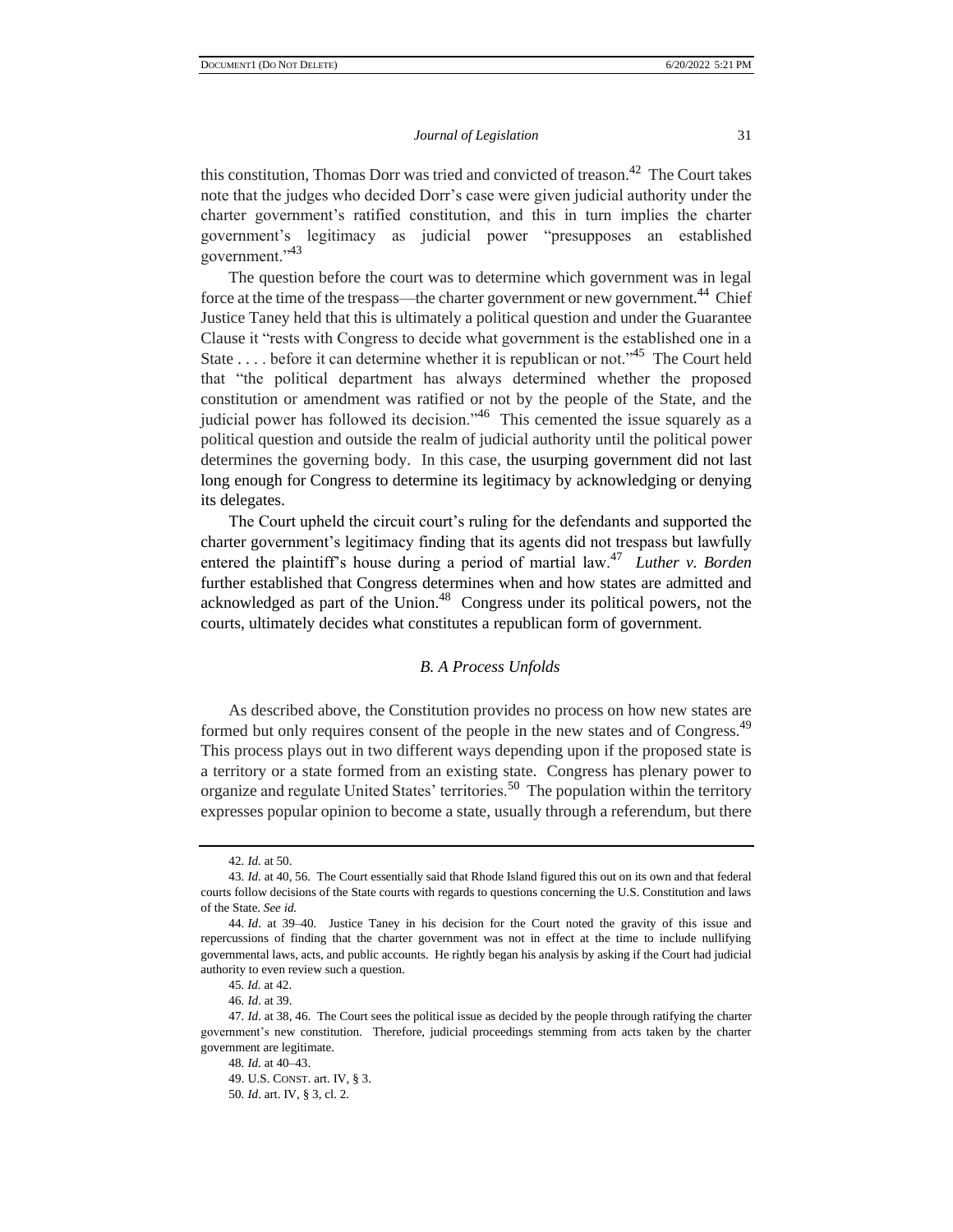is no established process.<sup>51</sup> After a territory expresses its desire to become a state, Congress reviews its proposal and, if approved, will pass an Enabling Act that specifies the requirements for the territory to become a state.<sup>52</sup> Enabling Acts varied in length but included that the new state be admitted on equal footing, establish a capital, and that the territory holds a constitutional convention to write a state constitution that does not contradict the Federal Constitution.<sup>53</sup> The final step in the process is Congress' and the President's acknowledgement of the new state, which often is expressed through sitting the new state's congressional representatives and the President issuing a referendum or proclamation.<sup>54</sup>

The 60,000 free-inhabitant-population threshold was only for states formed out of the Northwest Territory.<sup>55</sup> Indiana followed what became a familiar process for territories requesting statehood. In 1815, Indiana territory's population had reached the 60,000 free-inhabitant threshold, prompting the Indiana Legislative Council and House of Representatives to send a Memorial for Statehood to Congress to request admittance into the Union.<sup>56</sup> Indiana's Enabling Act passed both houses of Congress and was signed by President Madison on April 19, 1816; it directed the people of Indiana territory to form a constitution and state government to be admitted into the union "upon the same footing with the original states."<sup>57</sup> The Act further laid out the new state's borders and number of elected representatives to the state constitutional convention.<sup>58</sup> Indiana soon after called an election for forty-two convention delegates that met in June 1816 and, in nineteen days, drafted and adopted by majority the state's constitution.<sup>59</sup>

Indiana's senators and representatives were sworn into Congress in December 1816 and, soon after, Congress passed, and President Madison signed, a resolution acknowledging Indiana as admitted to the Union on equal footing with the original States.<sup>60</sup> Few legal requirements and flexibility define the American statehood process; however, politics create and remove barriers to the process as best demonstrated by history.

<sup>51.</sup> Indiana territory's House of Representatives voted in favor of the memorial to Congress which laid out its qualifications and request to become a state.

<sup>52.</sup> *See generally* Coyle v. Smith, 221 U.S. 559, 569–70 (1911).

<sup>53</sup>*. Id*. at 566–68.

<sup>54.</sup> *Id*. at 579

<sup>55</sup>*. See* ORDINANCE OF 1787: THE NORTHWEST TERRITORIAL GOVERNMENT, art. V; An Act to Provide for the Government of the Territory North-West of the River Ohio, ch. 8, 1 Stat. 50 (1789) (enacted). States formed out of the Northwest Territory include: Ohio, which was admitted as a state April 30, 1802; Indiana, which was admitted on December 11, 1816; Illinois which was admitted on December 3, 1818; Michigan which was admitted on January 26, 1837; and Wisconsin admitted on May 29, 1848.

<sup>56.</sup> Mem'l of the Legis. Council and H.R. of the Ind. Territory (1815). Indiana was part of the Northwest Territory and required by statute to meet the 60,000 population threshold.

<sup>57.</sup> Indiana Enabling Act, ch. 57, 3 Stat. 289–91 (1816) (enacted).

<sup>58</sup>*. Id.*

<sup>59.</sup> Resolution for admitting the state of Indiana into the Union, ch. 57, 3 Stat. 399 (1816) (enacted). 60*. Id.*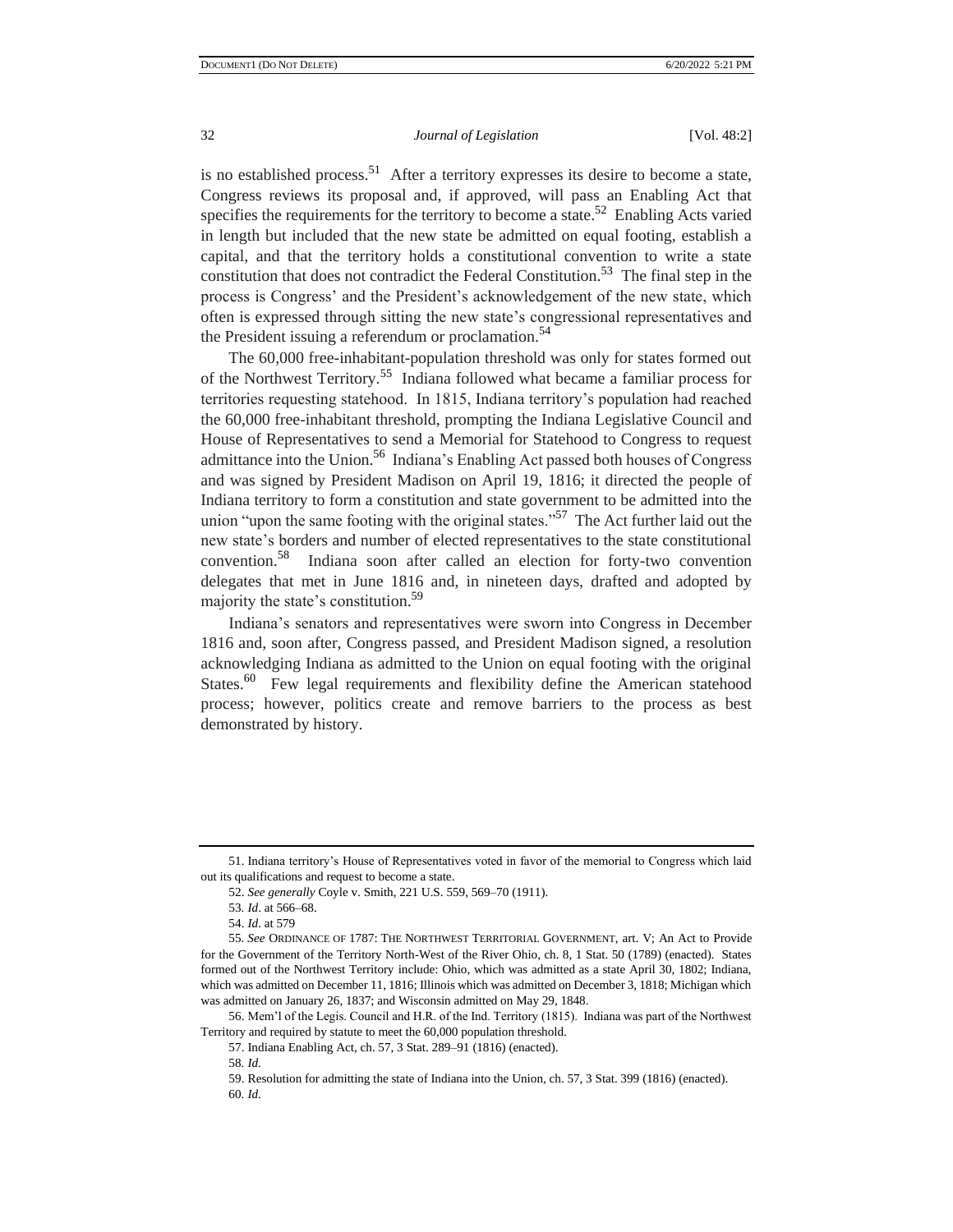## II. THE PATH TO STATEHOOD IS PAVED IN POLITICS

The Constitution and subsequent case law provide few requirements for statehood. This was intentional and created an atmosphere throughout American history where state admission rested almost solely on the political climate and issues of the time. This Section will reveal just how much state admission is tied to partisanship and that the admission process itself is oftentimes determined by the parties in power and only by limited legal framework.

The Constitution went into effect on June 21, 1788, and, as soon as 1791, new states began to join the Union from either existing states or territories.<sup>61</sup> Twenty states joined the Union between 1788 and  $1860$ .<sup>62</sup> As the eastern United States engaged and recovered from the Civil War, western expansion continued throughout the nineteenth century. States' status and entry were at the heart of this tumultuous time in American history. President Lincoln's theory on state succession to justify the Civil War led to West Virginia becoming a state and had lasting effects through Reconstruction. The twin state solution was a political mechanism to, at first, balance the free and slave state equation and, then later through western expansion, maintain party balance in the Senate. These lasting legacies reverberate in American politics today but the mechanisms, primarily the twin state solution, has been abandoned in national discourse. This section provides a historical overview of how political interests ultimately determined when and how states became states.

#### *A. The Twin State Solution*

The twin state solution is as simple as the name; it is comprised of admitting two states at or near the same time that represent different political parties or ideologies. This solution most definitively took effect in the decades leading up to the Civil War by admitting a free and slave state at the same time. One example was Indiana's admittance as a free state in December 1816 and the subsequent admittance of Mississippi as a slave state in December  $1817<sup>63</sup>$  However, the twin state strategy was not a permanent solution and was surrounded by uncertainty.

## *1. Free and Slave States*

The Missouri Compromise of 1820 attempted to regulate slavery for states entering the Union from the Louisiana Purchase Territory.<sup>64</sup> Leading up to 1820, Northern state populations were outpacing the South and, by 1820, Southern state held less than forty-five percent of House seats and the Senate was evenly balanced

<sup>61.</sup> State v. Elliott, 616 A.2d 210, 217 (Vt. 1992).

<sup>62.</sup> Samuel Shipley, *List of U.S. States' Dates of Admission to the Union*, ENCYC. BRITANNICA, https://www.britannica.com/topic/list-of-U-S-states-by-date-of-admission-to-the-Union-2130026 (last visited Apr. 30, 2022).

<sup>63.</sup> Resolution for Admitting the State of Indiana Into the Union, ch. 57, 3 Stat. 399 (1816) (enacted); Resolution for the Admission of the State of Mississippi Into the Union, ch. 23, 3 Stat. 472–73 (1817) (enacted).

<sup>64.</sup> Missouri Compromise of 1820, ch. 22, 3 Stat. 545, § 8 (1820).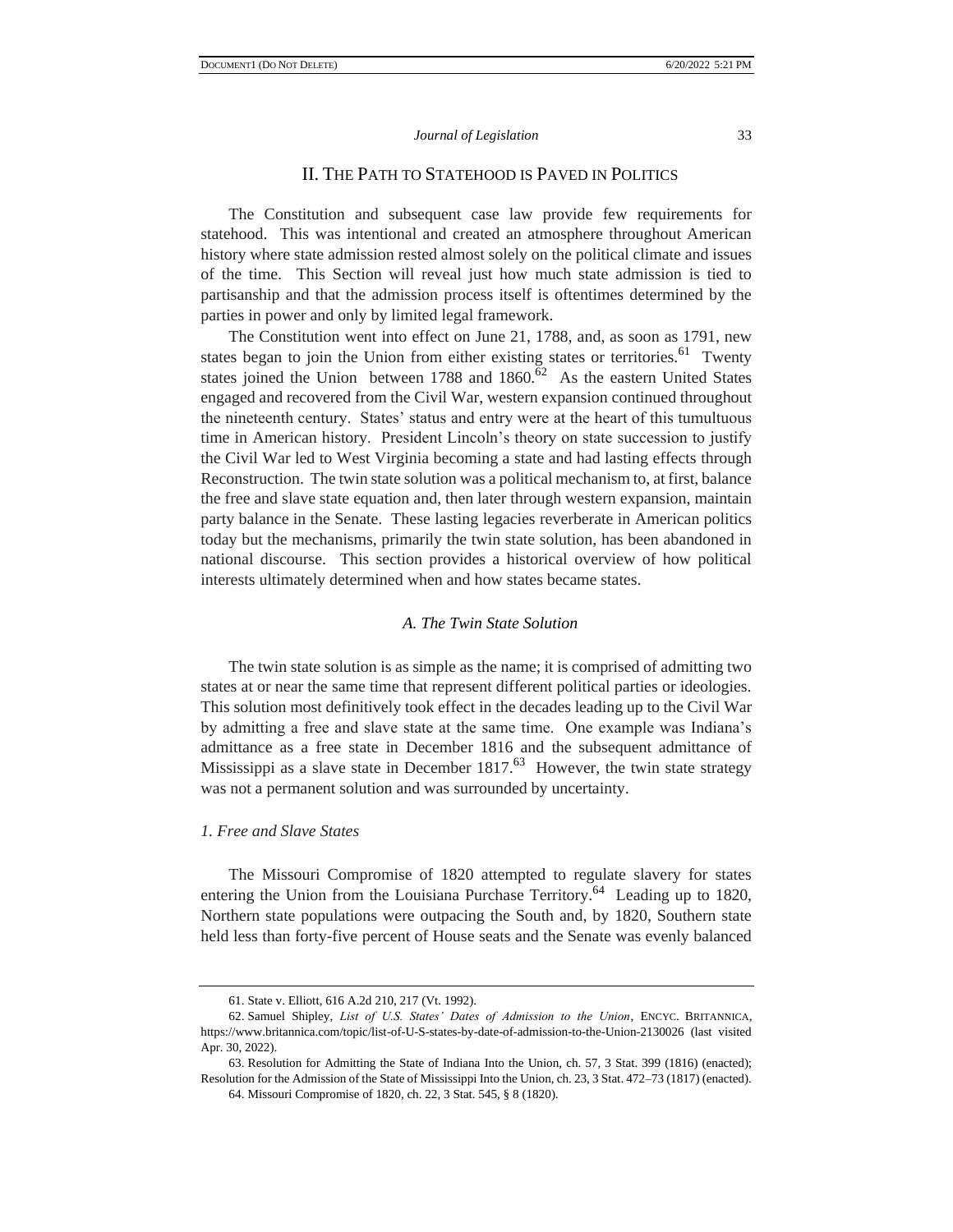at eleven slave and eleven free states.<sup>65</sup> State admittance came down to keeping a balance in the Senate. In 1818, Missouri sent its petition<sup>66</sup> for statehood to Congress and, soon after in 1819, Maine also sent its petition.<sup>67</sup> As Congress debated Missouri's Enabling Act, James Tallmadge from New York proposed amendments that prohibited further introduction of slavery and emancipated slaves born in Missouri when they reached age twenty-five.<sup>68</sup> The bill passed the House but was defeated in the Senate.<sup>69</sup> The Northern-dominated House was flexing its political muscle to see how much it could restrict slavery's spread. This alarmed the Southern delegates who saw this as a threat to the entire slavery institution. Into the fray, Maine entered its petition for statehood, deadlocking the entire debate as slave states feared Maine being admitted as a free state prior to Missouri. This gave anti-slavery members a further majority in the House and changed the balance in the Senate, allowing them to add Missouri as a free state and tipping the balance in favor of antislavery in the Senate. Under the Missouri Compromise, slavery was prohibited north of the 36° 30' north latitudes, running west from Missouri's southern border, with Missouri being excepted.<sup>70</sup> Maine was then admitted as a free state and Missouri as a slave state.

The Missouri Compromise held. States continued to be admitted in pairs—one free and one slave—although the law provided a geographic cutoff that clearly delineated where slave and free states would be located. The addition of Arkansas as a slave state and Michigan as a free state is an example of states that were admitted on the same day, June 15, 1836, while maintaining a pro and anti-slavery balance in the Senate.<sup>71</sup> However, questions loomed over how to admit states in territories outside of the Missouri Compromise territory and what happens when a slave is taken to a free state—does that slave then become free? Slavery containment and the Missouri Compromise hinged on this question that was answered by the Supreme Court in *Scott v. Sandford*, where the Court not only ruled that a slave's entering a free state where slavery is illegal does not change the slave's status to free once the slave reenters a slave state,<sup>72</sup> but fatefully held the Missouri Compromise

69*. Id*.

70. Missouri Compromise of 1820, ch. 22, 3 Stat. 545, § 8 (1846). Section 8 of the Act states: And be it further enacted, That in all that territory ceded by France to the United States, under the name of Louisiana, which lies north of thirty-six degrees and thirty minutes north latitude, not included within the limits of the state, contemplated by this act, slavery and involuntary servitude, otherwise than in the punishment of crimes, whereof the parties shall have been duly convicted, shall be, and is hereby, forever prohibited.

71. H.R. JOURNAL, 24th Cong., 1st Sess. 1011, 1017 (1836).

<sup>65.</sup> Shirelle Phelps & Jeffrey Lehman, *Missouri Compromise of 1820*, 7 WEST'S ENCYC. OF AM. L. 88, 88 (2005).

<sup>66</sup>*. Missouri Statehood Petition*, SHOW ME MISSOURI, [https://showmemo.org/collection/missouri](https://showmemo.org/collection/missouri-statehood-petition/)[statehood-petition/](https://showmemo.org/collection/missouri-statehood-petition/) (last visited on May 5, 2022)

<sup>67.</sup> Faith Joseph Jackson, Dred Scott v. Sandford*: A Prelude to the Civil War*, 15 RICH. PUB. INT. L. REV. 377, 382 (2011).

<sup>68.</sup> Phelps & Lehman, *supra* note 65, at 88

<sup>72.</sup> Scott v. Sandford, 60 U.S. 393, 452 (1857); *see also* Strader v. Graham, 51 U.S. 82, 83, 95 (1850). This is the "once free always free" argument that the Court essentially ignored here but relied upon *Strader v. Graham.* In that case, the Supreme Court held that the applicable laws in cases where slaves are taken in and out of free states is dependent upon the laws of the territory/state that they returned to, not those that they visited. *See Strader*, 51 U.S. 82 (1851).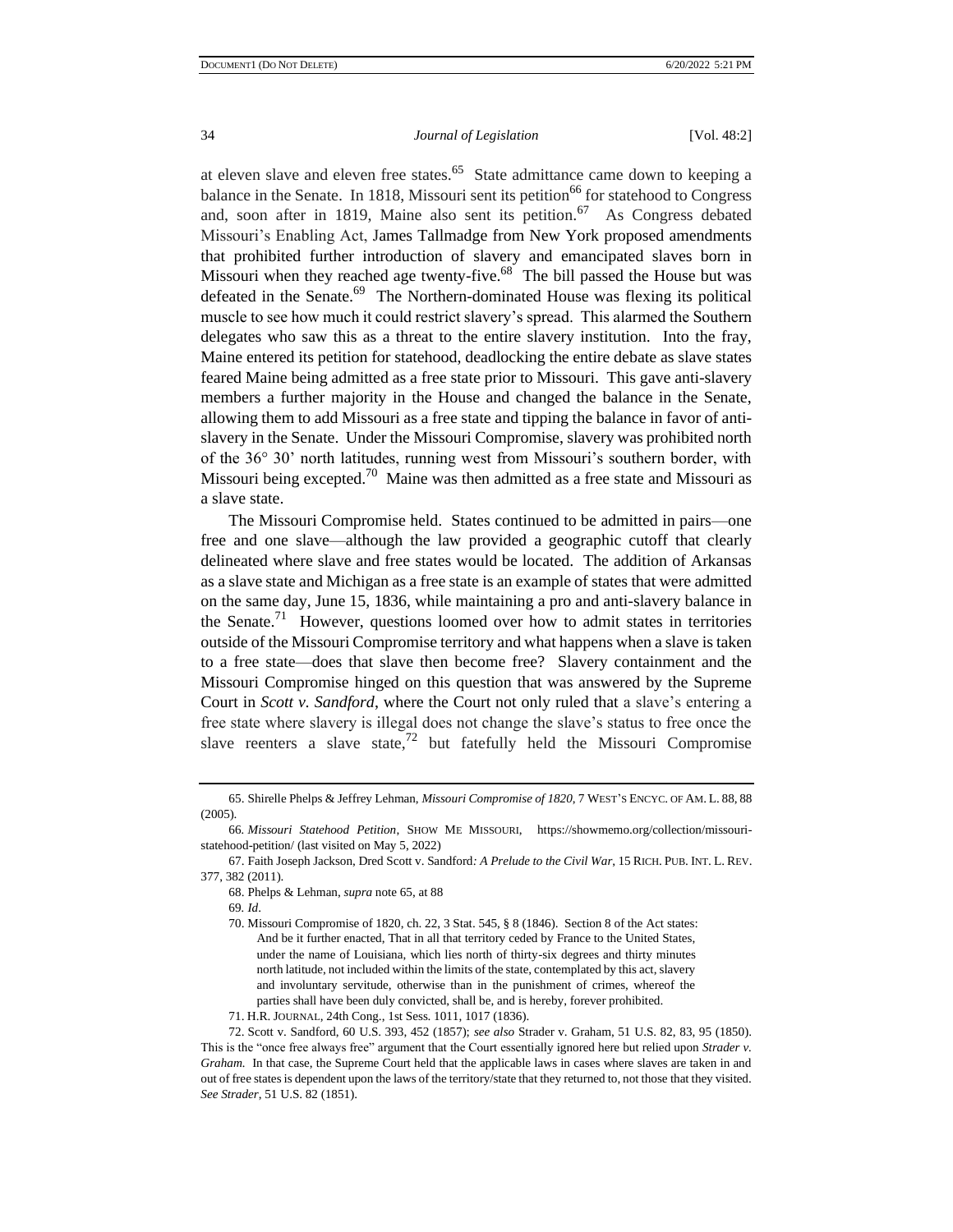unconstitutional under the Fifth Amendment.<sup>73</sup> Holding that Congress cannot legislate types of property differently and, therefore, cannot regulate slavery (a form of property) in its territories to include portions of the Louisiana Purchase north and west of Missouri.<sup>74</sup>

The Supreme Court's decision in *Scott v. Sandford* determined that plaintiff Dred Scott who was taken from Missouri, a slave state, to Illinois, a free state and then to Upper Louisiana territory was not a citizen and the Circuit Court had no jurisdiction to hear his suit against defendant John Sandford for trespass, assault, and imprisonment upon him and his family.<sup>75</sup> The Court further held that Mr. Scott was found to still be a slave and therefore, courts had no jurisdiction over his case. The Court's ruling that "neither the class of persons who had been imported as slaves, nor their descendants, whether they had become free or not" are citizens of the United States stripped free African Americans of their rights under the Constitution, including for a court to have jurisdiction over their legal matters.<sup>76</sup> The Court then analyzed the Constitutionality of the Missouri Compromise finding it to be unconstitutional.

#### *2. Congressional Balance and Dominance*

With several large territories left in the West, Democrats and Republicans used the statehood process to further their political interests. Partisan politics were on full display during the debate and passing of The Great Enabling Act of 1889, which created Montana, Washington, and split the single Dakota territory into two states.<sup>77</sup> Democrats were the losers, as Republican-leaning Dakota territory was split in two and the languishing Democratic-leaning New Mexico territory was not admitted. Republicans made an obvious and effective power grab in 1889 in a moment where they had large majorities in both Houses and Presidential control and importantly several territories were ripe for state admission.

Prior to the Enabling Act, the Dakota territory was united, and no dividing line was apparent.<sup>78</sup> This area was known as the New Northwest and underwent large population shifts throughout the 1880s, making political allegiances unclear.<sup>79</sup> Washington, Montana, and Dakota politicians jump started their statehood movements and wrote constitutions in 1878, 1884, and 1885 respectively prior to Congress passing the 1889 Enabling Act. $80$  Although these documents were ratified

<sup>73</sup>*. Scott*, 60 U.S. at 452*.*

<sup>74</sup>*. Id*. at 451–53. The *Scott* opinion dealt a massive blow to the anti-slavery movement. Justice Taney's opinion reaches beyond the issue presented to the Court and further opines to the constitutionality of the Missouri Compromise. Some believe this determination and discussion is dicta and is non-binding. However, at the time, the entire opinion was treated as a binding decision.

<sup>75</sup>*. Id.*

<sup>76</sup>*. Id*. at 407.

<sup>77.</sup> The Great Enabling Act, 25 Stat. 676, §§ 1, 2 (1889).

<sup>78</sup>*. See generally* Kenneth N. Owens, *The Prizes of Statehood,* MONT. MAG. OF W. HIST., Autumn 1987, available at https://www.jstor.org/stable/pdf/4519088.pdf (last visited on May 22, 2022).

<sup>79</sup>*. Id*. at 4.

<sup>80</sup>*. Id*. at 5–6.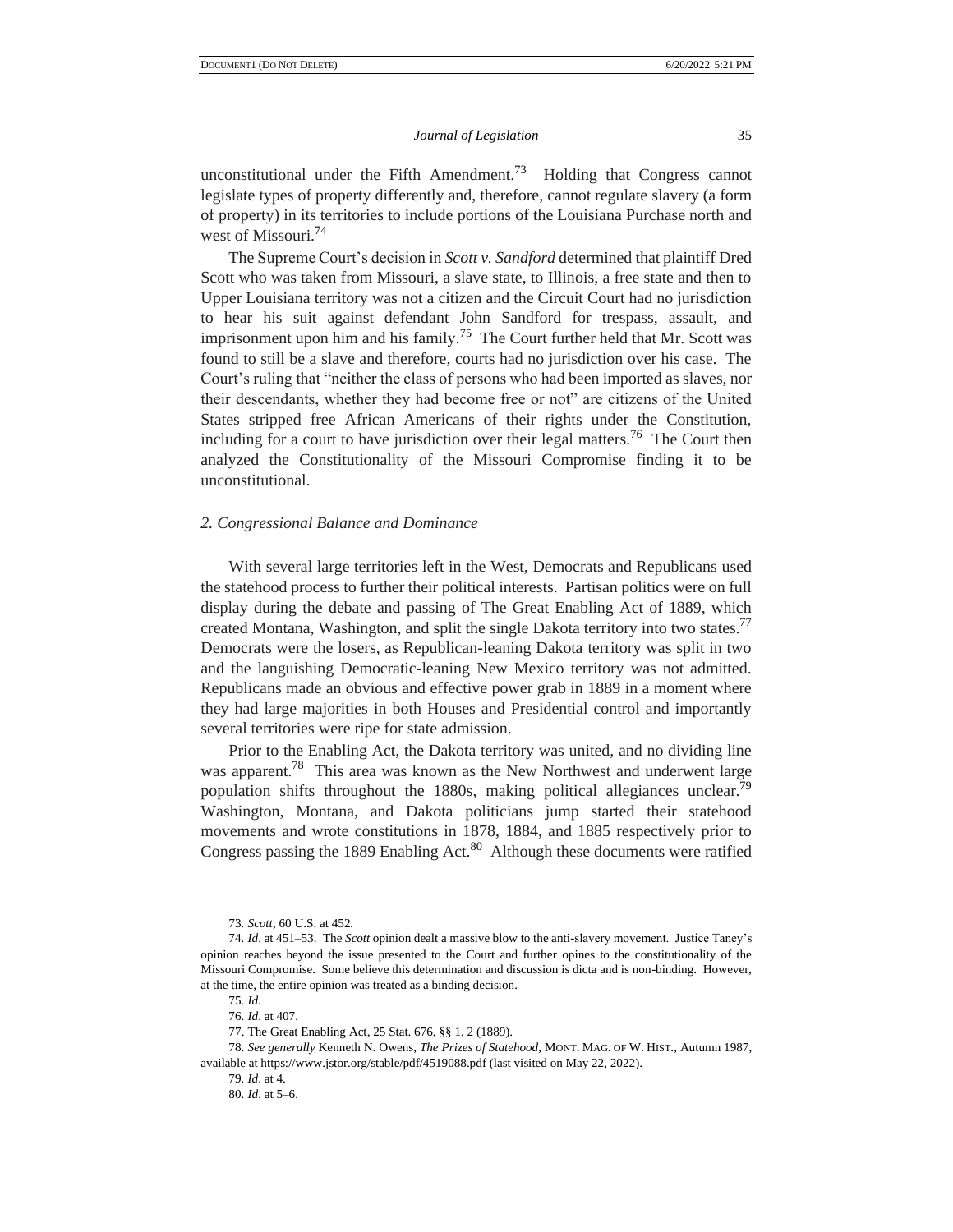in territorial elections, Congress rejected these efforts along party lines. $81$  On the national scene, Grover Cleveland was the first post-Civil War Democrat elected to the Presidency in 1884 when Democrats also gained control of the House, leaving Republicans with a slim Senate majority.<sup>82</sup> By the 1888 presidential election, political sands again shifted to the Republican's favor with Benjamin Harris being elected president and Republicans winning both the House and Senate.<sup>83</sup> After their crushing losses, Democrats realized that they had to push statehood through for the New Northwest states or risk Republicans admitting only Republican leaning states in the new Congress. Territories requesting statehood included the Democratic leaning New Mexico and Montana and Republican Washington and Dakota;<sup>84</sup> thus, three Republican-leaning states and one Democratic-leaning state were admitted.

As a new century dawned, Western Continental expansion was ending with only the Oklahoma, New Mexico, and Arizona territories vying for statehood. Oklahoma Territory bordered Indian Territory, which was comprised of "Five Civilized Tribes" that recognized that their self-government would end in March 1906 as prescribed by the Curtis Act of 1898.<sup>85</sup> Therefore, these tribes held a statehood convention for the State of Sequoyah where they drafted a constitution and petitioned Congress for statehood. $86$  The state constitution was ratified by the Indian Tribes; however, Congress refused to consider a statehood bill in part because the Republican-led Congress would not admit a heavily Democratic Indian Territory.<sup>87</sup>

Arizona leaned Democratic, and the more populous New Mexico now leaned Republican, so a compromise was struck during Oklahoma's admittance; Oklahoma would come in as one state and, if the people of Arizona and New Mexico agreed, the Arizona and New Mexico territories would be combined to enter as one state in the future. <sup>88</sup> The Congressional math was, again, advantageous for Republicans. By combining New Mexico's larger population with that of Arizona, Congress expected to dilute Arizona's Democratic votes and swing the new state Republican.<sup>89</sup> Congress passed an Enabling Act for the Oklahoma Territory (including Indian Territory), New Mexico and Arizona Territories on June 16, 1907.<sup>90</sup> After fulfilling the Enabling Act terms and voting to become a state, Oklahoma was admitted as a state by Proclamation by President Roosevelt on November 16, 1907.<sup>91</sup>

87*. Id*., *see also Party Divisions of the House of Representatives, 1789 to Present*, HIST., ART, AND ARCHIVES: U.S. HOUSE OF REPRESENTATIVES,

https://history.house.gov/Institution/Party-Divisions/Party-Divisions/ (last visited on Apr. 30, 2022).

88. Dianna Everett, *Enabling Act (1906),* ENCYC. OF OKLA. HIST. & CULTURE, https://www.okhistory.org/publications/enc/entry.php?entry=EN001 (last visited on Apr. 30, 2022).

89. DAVID R. BERMAN, POLITICS, LABOR, AND THE WAR ON BIG BUSINESS: THE PATH OF REFORM IN ARIZONA, 1890-1920 56–57 (2012).

90. Oklahoma and New Mexico Enabling Act, 34 Stat. 267, ch. 3335 (June 16, 1906) (enacted). Section 24 of the Act directs Arizona and New Mexico territories to hold an election to include the question "Shall Arizona and New Mexico be united to form one State?".

<sup>81</sup>*. Id*. at 6

<sup>82</sup>*. Id*.

<sup>83</sup>*. Id.* at 8. 84*. Id*.

<sup>85.</sup> Richard Mize, *Sequoyah Convention*, ENCYC. OF OKLA. HIST. & CULTURE, https://www.okhistory.org/publications/enc/entry.php?entry=SE021 (last visited on Apr. 30, 2022).

<sup>86</sup>*. Id*.

<sup>91.</sup> Proclamation No. 780 (Nov. 16, 1907).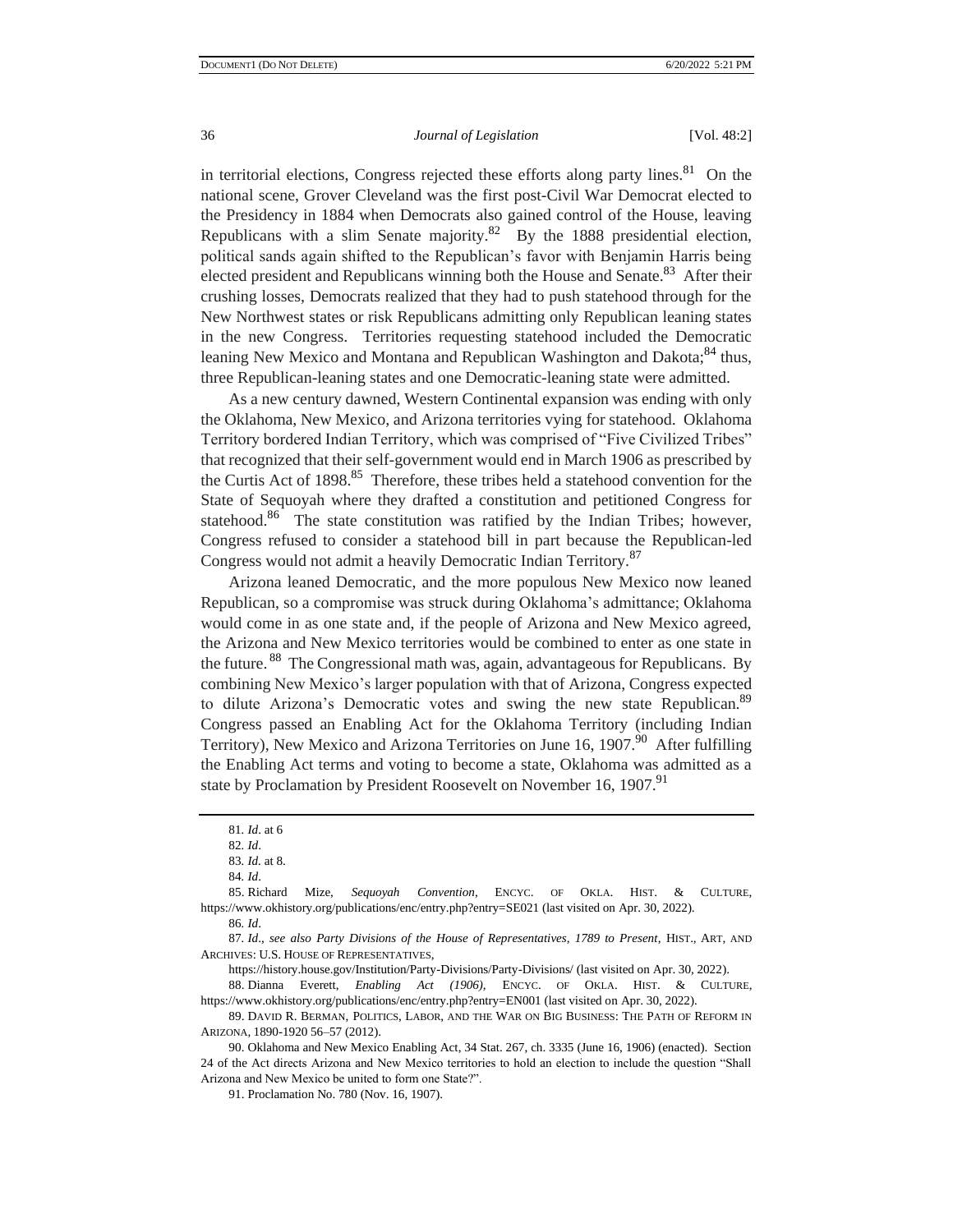As in the Enabling Act of 1889 that directed the Dakota territory to become two states, the 1907 Enabling Act directed Arizona and New Mexico to join their territories with little concern for the territories' lifestyles and economies. However, Senator Benson Foraker, a Republican from Ohio, was Arizona's lobbyist and successfully inserted language into the legislation that required a majority of voters in each territory to approve joint statehood.<sup>92</sup> The people of the Arizona territory overwhelmingly rejected the proposal and voted eighty-four percent against joint statehood; however, New Mexico voted in favor.<sup>93</sup> Lacking Arizona's consent, the joint statehood venture was dead. President Roosevelt's warned "it is my belief that if the people of Arizona let this chance go by they will have to wait very many years before the chance again offers itself, and even then it will probably be only upon the present terms of being joined with New Mexico."<sup>94</sup> The vote against joint statehood doomed the 1907 Enabling Act for Arizona and New Mexico, leaving them as territories for the intermediate future.

 This was until the political winds began to shift anew and the Democrats won majorities in both Congressional houses in 1910. In many ways, it was difficult to predict exactly how Western states would vote for Congressional representatives. The populations in these territories expanded and changed over time. However, under a Democratic Congress, Arizona (a Democratic/Progressive territory), and New Mexico (a Republican-leaning territory) were both admitted under Joint Resolution on August 10, 1911.<sup>95</sup> President Taft proclaimed New Mexico a state on January 6, 1912,<sup>96</sup> and Arizona on February 14, 1912.<sup>97</sup> Thus entered the last of the contiguous states into the Union.

#### *B. Secession, Readmittance, and the Republican Form of Government*

The States' relationship with the Union and Congress was at the center of President Lincoln's basis for fighting the Civil War. Not only did his theories shape reconstruction, but also, they had far-reaching impacts on Congress readmitting states based on adopting the Thirteenth and Fourteenth Amendments. Lincoln entered office as southern states were actively seceding from the Union and saw these acts to be illegal and unconstitutional. Lincoln argued that under the Constitution and universal law, national governments are formed under the implied concept of perpetuity that is reinforced in the Constitution's text "to form a more perfect union."<sup>98</sup> Further, under simple contract law, where two parties enter into an agreement, the unilateral act of one party leaving the agreement results in recission of the entire agreement. It takes consent from inhabitants of states/territories and Congress to enter the Union and therefore, secession by a state without the Union's

<sup>92.</sup> BERMAN, *supra* note 89, at 58.

<sup>93</sup>*. Id*. at 59.

<sup>94</sup>*. Id*.

<sup>95.</sup> H.R.J. Res. 14, 62nd Cong. (1911).

<sup>96.</sup> Proclamation No. 1175 (January 1912).

<sup>97.</sup> H.R.J. Res. 14, 62nd Cong. (1911); Proclamation No. 1180 (February 14, 1912).

<sup>98.</sup> 2 ABRAHAM LINCOLN, SPEECHES & WRITINGS, 1859–1865: SPEECHES, LETTERS, MISCELLANEOUS WRITINGS, PRESIDENTIAL MESSAGES & PROCLAMATIONS 217–18 (Libr. of Am ed., 1989).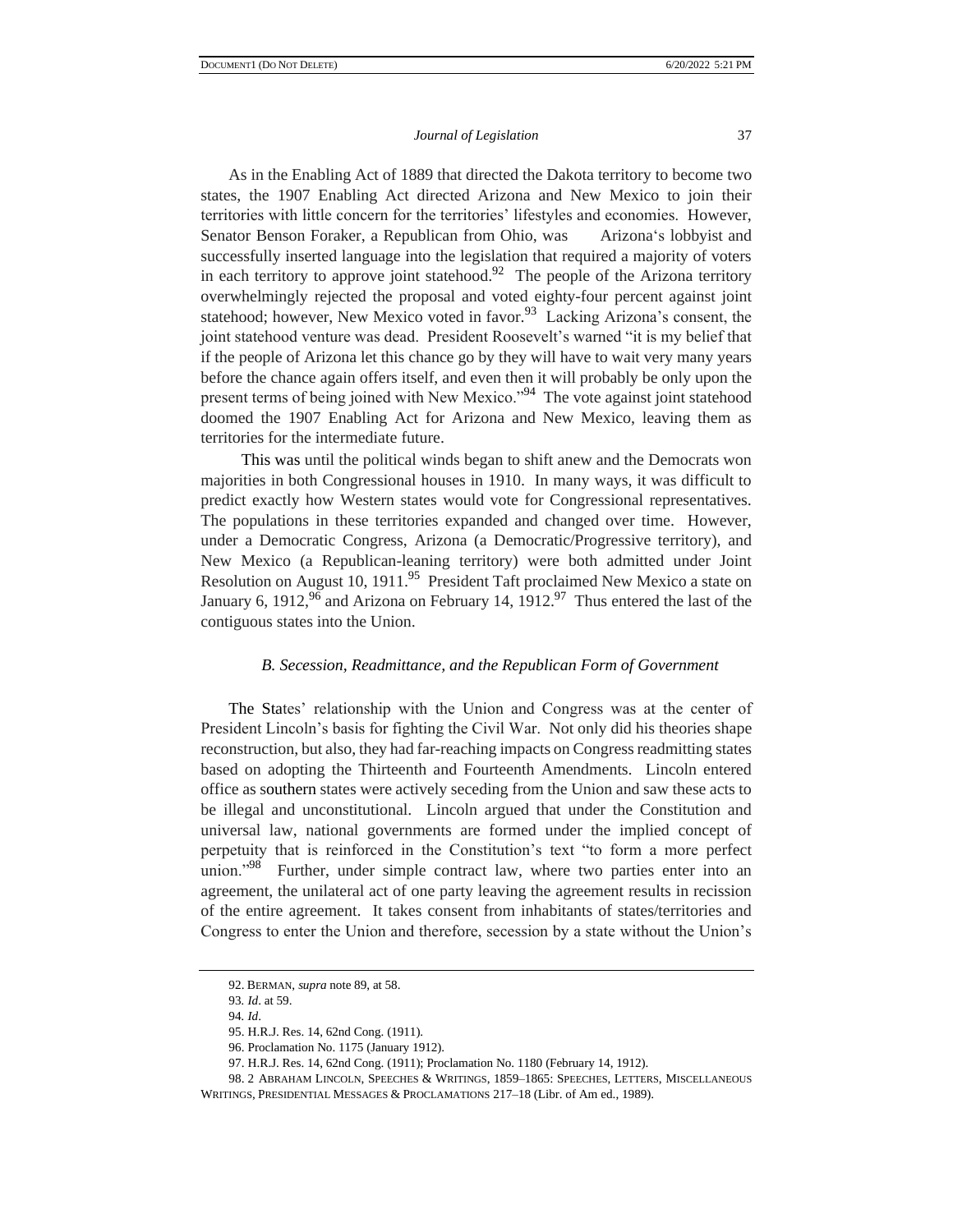consent is an illegal act.<sup>99</sup> To Lincoln, there was no secession but only insurrection, resulting in rebel states.<sup>100</sup>

An early test to Lincoln's secession theory was West Virginia's formation. The Virginias are separated by the Blue Ridge Mountains. Importantly, northwest Virginia had few slaves and was a perpetual minority in state politics.<sup>101</sup> When Virginia seceded from the Union, delegates from northwest Virginia voted twentysix to five against the secession resolution and voters in the region rejected secession by a three-to one margin.<sup>102</sup> Shortly thereafter, on June 11, 1861, a convention met in Wheeling and declared the legislature in Richmond to be illegal and established itself as the restored government for all of Virginia and appointed Francis H. Pierpont as governor.<sup>103</sup> Governor Pierpont then appointed two new senators and three new representatives from Virginia, which were recognized and sat in Congress on July 13, 1861.<sup>104</sup> Lincoln and Congress stayed consistent with their view that seceded states were engaged in insurrection and that loyal unionist within those states were then seen as the legitimate constituents of the state. This interpretation is in line with the Supreme Court's holding in *Luther v. Borden* that Congress decides what government is established in a state and then determines under the Guarantee Clause if it is Republican or not.<sup>105</sup>

If history stopped here, there would not be a West Virginia. However, the new Virginia legislature and governor reassembled in August 1861 to propose a new state for the northwestern counties and to hold an election in October. The proposal was approved, and a constitutional convention met to draft a constitution, which was ratified by voters in April 1862. As discussed earlier in this article, the Constitution's primary requirement for statehood is consent from Congress and inhabitants of the new state. In this case, since the new state was part of an existing state, consent from the existing state is also required. This is where West Virginia's statehood really gets dicey (or does it). The existing state is Virginia, but under whose government?<sup>106</sup> The answer goes back to *Luther v. Borden*, and it is the state government that is recognized by Congress. Although Congress and Lincoln's cabinet underwent

105. 48 U.S. 1, 33 (1849).

106*. See generally*, JAMES GARFIELD RANDALL, CONSTITUTIONAL PROBLEMS UNDER LINCOLN 434–36 (University of Illinois Press, rev. ed. 1951) (1926); JAMES M. MCPHERSON, BATTLE CRY OF FREEDOM: THE CIVIL WAR ERA 297–98 (1988). These historians do not see West Virginian statehood as simple, but rather, as extralegal and complicated as consent requirements under the Constitution's Article IV were not met. *See id.*  The fifty northwestern counties that became West Virginia cast 50,049 ballots in the 1860 Presidential election. *See A State of Convenience: The Creation of West Virginia*, W. VA. DEPT. ARTS, CULTURE, & HISTORY, [https://web.archive.org/web/20200707114313/http://www.wvculture.org/history/statehood/1860presidentialv ote.html] (last visited May 22, 2022). However, total votes for West Virginia's statehood referendum and constitutional ratification were 19,189 and 19,376 respectively. *See* RANDALL, *supra* note, at 451–52. It is important to note that approximately 20,000–22,000 soldiers from West Virginia fought in the Civil War, decreasing the number of voting eligible men in 1861–62. MARK A. SNELL, WEST VIRGINIA AND THE CIVIL WAR 28 (2011).

<sup>99</sup>*. Id*.

<sup>100</sup>*. Id*. at 218.

<sup>101.</sup> Vasan Kesavan & Michael Stokes Paulsen, *Is West Virginia Unconstitutional?* 90 CAL. L. REV. 291, 297–98 (2002).

<sup>102</sup>*. Id*. at 298.

<sup>103</sup>*. Id*. at 299.

<sup>104</sup>*. Id*. at 300.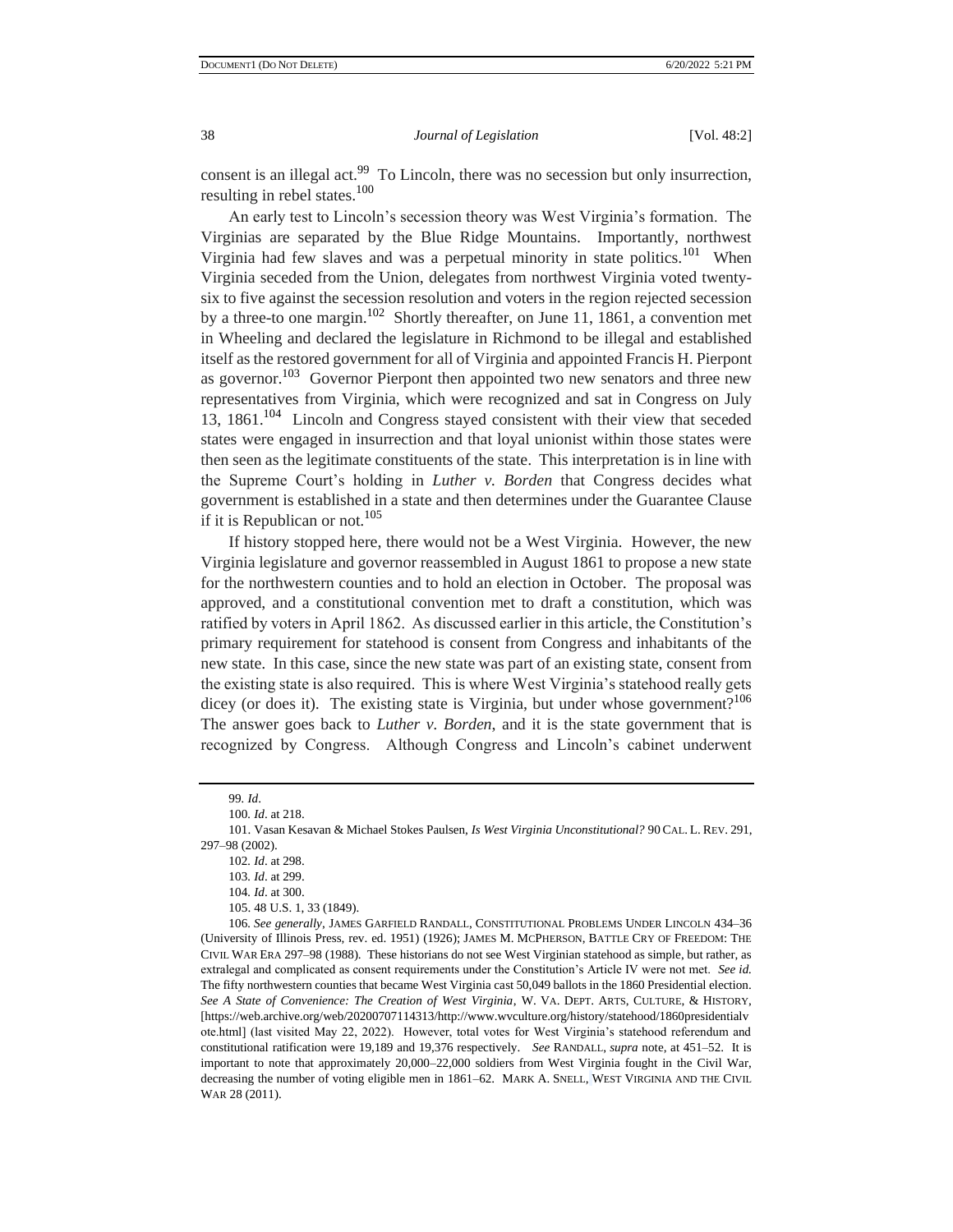vigorous debate on West Virginia's statehood bill, it was ultimately passed by Congress and signed by President Lincoln.<sup>107</sup>

Three factions emerged with differing views on West Virginia's legal status. The prevailing position applied Lincoln's secession theory to Virginia's population. Representative John Bingham laid out a strong legal argument using the Constitution's Guarantee Clause to support his theory that, "where the majority become rebels in arms, the minority are the State" and the Federal Government must protect the minority "against domestic violence."<sup>108</sup> This argument legitimizes the non-rebel minority to form a state government and for Congress—under both Congress's plenary power and the Supreme Court's decision in *Luther v. Borden* to decide which Virginia legislature to recognize.<sup>109</sup> Once Congress recognized and seated members from the Wheeling Virginia delegation, then it had to follow its own logic and consent to that same legislature's request to create the new State of West Virginia.<sup>110</sup>

The other two factions had opposing views on rebel states' status. The Radical Republicans, led by Thaddaeus Stevens, advocated the "Conquered Province Theory" that promoted the idea that seceded States should be treated as conquered provinces and that Congress could administer the territories and set requirements for readmission in anyway it chose.<sup>111</sup> The effect was that under Congress's "war powers," it could treat Virginia how it wished even though it was clear that the entire state of Virginia was not represented by the Wheeling government and therefore, it could not consent to creating a new state from parts of pre-existing Virginia.<sup>112</sup> However, treating rebel states as conquered territories, in line with Radical Republican proposals, implied that these states could secede.<sup>113</sup>

On the other end of the spectrum was Representative John Crittenden who believed that West Virginia was unconstitutional because at the end of the Civil War rebel states should be returned to the Union with undisturbed boundaries.<sup>114</sup> Representative Crittenden was concerned about the slippery slope and the precedent created by allowing rebel states to be carved up without the consent of the entire

<sup>107.</sup> An Act for Admission of the State of "West Virginia" into the Union, 12 Stat. 633 (1862).

<sup>108.</sup> CONG. GLOBE, 37th Cong., 3d Sess. 57 (1862) (statement of Rep. Bingham) (citing U.S. CONST. art. IV, § 4).

<sup>109</sup>*. Id.*

<sup>110.</sup> Kesavan & Paulsen, *supra* note 101, at 318. The West Virginia bill passed twenty-three to seventeen in the Senate, and ninety-six to fifty-five in the House. *Id.*

<sup>111.</sup> CONG. GLOBE, 39th Cong, 2d Sess. 251–53 (1867) (remarks of Rep. Stevens).

<sup>112.</sup> CONG. GLOBE, 37th Cong., 3d Sess. 50 (1862) (remarks of Rep. Stevens). Specifically, Stevens stated:

Now, sir, it is but mockery, in my judgment, to tell me that the Legislature of Virginia has ever consented to this division . . . . The State, as a separate and distinct body, was the State of a majority of the people of Virginia, whether rebel or loyal, whether convicts or freemen . . . . Now, to say that the Legislature which called this seceding convention was not the Legislature of Virginia, is asserting that the Legislature chosen by a vast majority of the people of a State is not the Legislature of that State. That is a doctrine which I can never assent to.

<sup>113.</sup> CONG. GLOBE, 37th Cong., 3d Sess. 39 (1862) (statement of Rep. Brown) (arguing against territorial view).

<sup>114.</sup> CONG. GLOBE, 37th Cong., 3d Sess. 47 (1862) (remarks of Rep. Crittenden).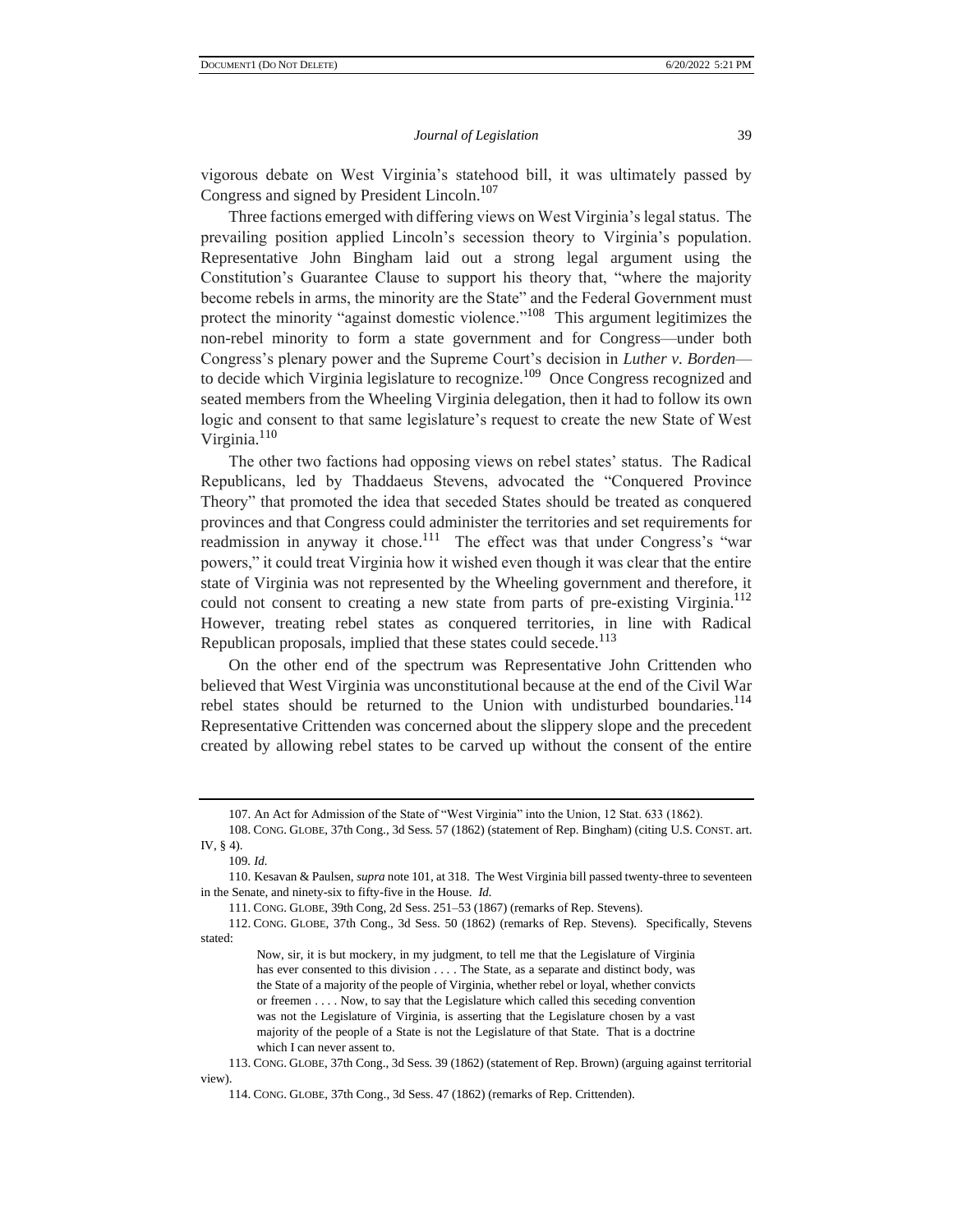state.<sup>115</sup> Ironically, both extremes agreed that the Wheeling government did not represent the entire State of Virginia "except by a mere fiction."<sup>116</sup>

By placing statehood at the center for justifying the Civil War, Lincoln shrouded an inherently political process in legal rhetoric. Congress' requirements for readmittance were similarly linked to rebel states demonstrating a republican form of government.

#### *1. Whose Republican Form of Government? The Political Process Decides*

The Civil War was long, bloody, and resulted in significant human tragedies. Once the fighting was done, the period that would become known as "Reconstruction" loomed. Southern states enjoyed increased representation in the House due to the full count of former slaves. However, those states were loath to allow former slaves to vote and began introducing "Black Codes" for the express purpose of disenfranchising African Americans. Congress, dominated by northern Republicans, opposed readmitting southern delegates as it viewed disenfranchisement of southern Blacks as a non-republican government that violated the Guarantee Clause.<sup>117</sup>

In order to address the southern "Black Codes," Congress published its Joint Committee on Reconstruction Report, finding that a Republican government required enfranchisement of a majority of the adult male population and that this was Congress' responsibility to achieve during Reconstruction.<sup>118</sup> The First Reconstruction Act of 1867 placed former Confederate states under military rule and registered former male slaves to vote.<sup>119</sup> It also established conditions for state readmission to include adopting a new state constitution under which a new state legislature would be formed, and adopting the Fourteenth Amendment.<sup>120</sup> Under this formula, seven rebel states were readmitted, and the Fourteenth Amendment was ratified in July  $1868$ .<sup>121</sup> Following Article IV of the Constitution, Congress, by enforcing the Guarantee Clause, determined the terms and timing of readmission. Even when a state was readmitted, Congress exercised its power to expel the state's delegation if it no longer met the requirements for a Republican government. Georgia's congressional delegates were expelled, and military rule was reevoked when the state legislature refused to seat duly-elected Black state representatives.

<sup>115</sup>*. Id.* Representative Crittenden argued, "If you can do this, can you not also, without any consent on the part of the people of North Carolina, divide that State and make up new States just as your armies progress, setting aside the necessity of consent on the part of the Legislature?"

<sup>116</sup>*. Id.*

<sup>117</sup>*. A Century of Lawmaking for a New Nation: U.S. Congressional Documents and Debates, 1774-1875,*  CONG. GLOBE (Dec. 9, 1862), https://memory.loc.gov/cgi-bin/ampage.

<sup>118.</sup> H.R. REP. NO. 30, at xiii, xviii–xxi (1866).

<sup>119.</sup> An Act to Provide for the More Efficient Government of the Rebel States, ch. 153, §§ 5–6, 14 Stat. 428 (1867). The House and Senate overrode President Johnson's veto with a two-thirds vote in each chamber. 120*. Id.*

<sup>121.</sup> 2 ENCYC. OF THE RECONSTRUCTION ERA 296, app. 3 at 833 (Richard Zuczek ed., 2006). States readmitted under this framework included Arkansas (June 22, 1868), Florida (June 25, 1868), North Carolina (July 4, 1868), Louisiana (July 9, 1868), South Carolina (July 9, 1868), Alabama (July 13, 1868), and Georgia (July 21, 1868).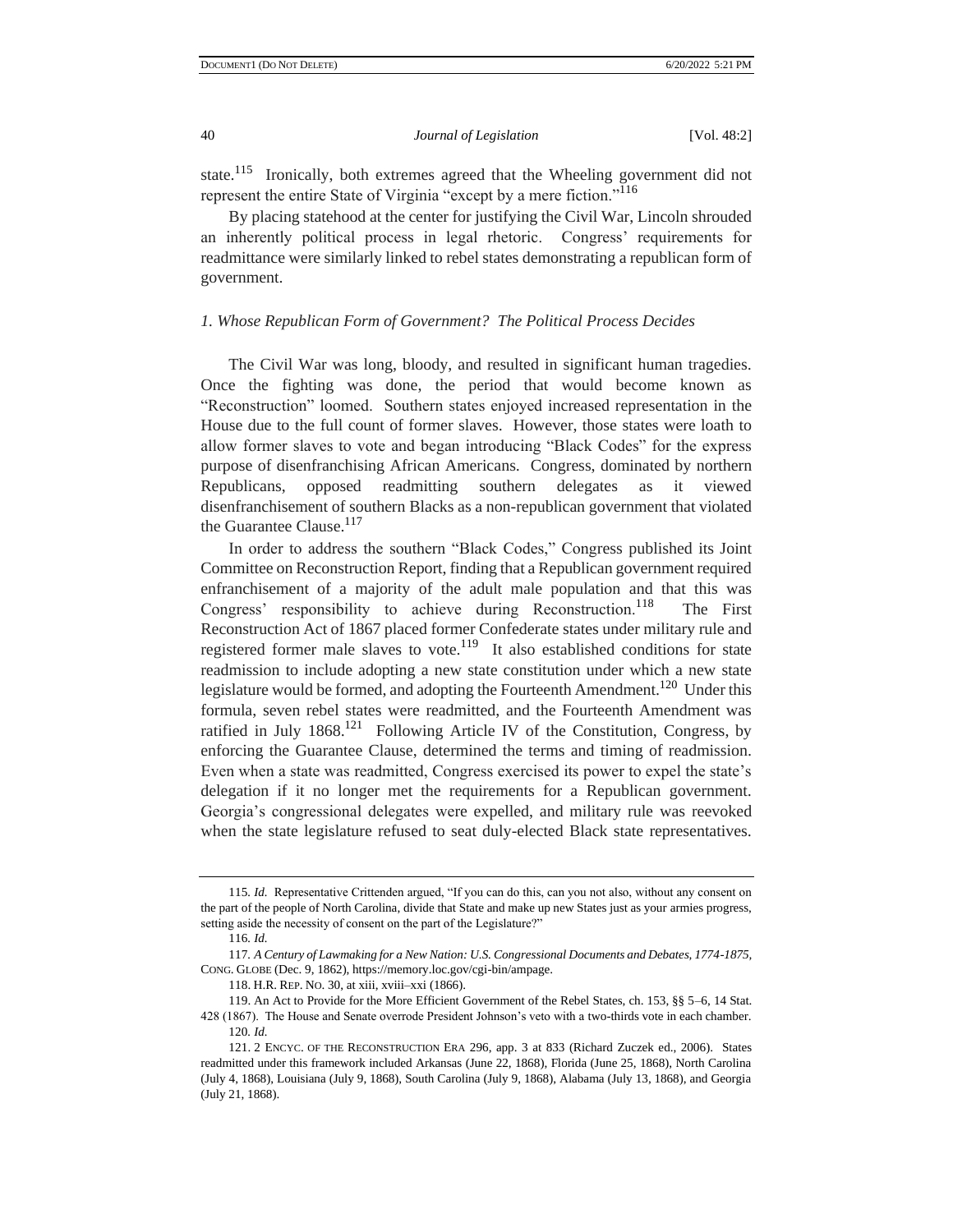Georgia was not readmitted until 1870, along with Virginia, Mississippi, and Texas, which were required to ratify both the Fourteenth and Fifteenth Amendments.<sup>122</sup>

Southern states' ratification of the Fourteenth and Fifteenth Amendments was necessary for the amendments to become law under Congress' theory of statehood, and it required them to maintain a Republican form of government by recognizing former slaves as citizens and guaranteeing their right to vote. As the Civil War and Reconstruction eras ended, nothing demonstrated the politics of the time more than the Reconstruction Amendments and Congress' control over southern state readmission. From West Virginia's unlikely creation to readmitting and then revoking Georgia's state status, the dominant political forces saw the federal government's role in statehood as ensuring consent from "loyal citizens" and guaranteeing a republican form of government through enfranchisement of former slaves.

## *C. It's the Wild, Wild West of Statehood: Politics Override Population Concerns*

The most practical consideration for statehood is population; however, even this most basic factor lacks legal requirements and is impacted by the political winds. Historically, Congress was concerned that a territory's population would be able to maintain government, order, and a tax base. Under the Constitution's Article IV Section 3, Congress is granted power to manage and control all territories and properties of the United States.<sup>123</sup> Territory inhabitants must consent to statehood under the Admissions Clause, but the territory's boundary lines are established by Congress.<sup>124</sup> The only statute passed by Congress that placed restrictions on statehood admittance outside of the Constitution was the Northwest Ordinance that required 60,000 inhabitants in a territory prior to applying for statehood.<sup>125</sup> However, this only applied to states formed out of the Northwest Territory<sup>126</sup> and Congress did not expand the population or other requirements in the Ordinance to apply to other territories, leaving state admission to the political process and Constitutional requirements discussed above.

The most blatant example of politics prevailing over population concerns was Nevada's admittance to the Union in 1864. Nevada's population was only 40,000 and although in 1864 its admittance was premature, President Lincoln needed additional votes to pass the Thirteenth Amendment abolishing slavery as it had failed to get the required two-thirds majority in the House in  $1864$ <sup>127</sup> Nevada was expected to be a strong anti-slavery state and therefore, Lincoln and Congressional Republicans supported senators and representatives that would in turn support the

<sup>122</sup>*. Id.* at 833.

<sup>123.</sup> U.S. CONST. art. IV, § 3.

<sup>124</sup>*. Id.*

<sup>125.</sup> NORTHWEST ORDINANCE of 1787, art. V.

<sup>126</sup>*. Id*. at Article V (These states included: Illinois, Indiana, Ohio, Michigan, and Wisconsin).

<sup>127</sup>*. To Pass H.J. Res. 16, A Bill Submitting to The Legislatures of the Several States a Proposition To Amend The Const. of The U.S. To Abolish Slavery. (P. 2995-1),* 38th Cong.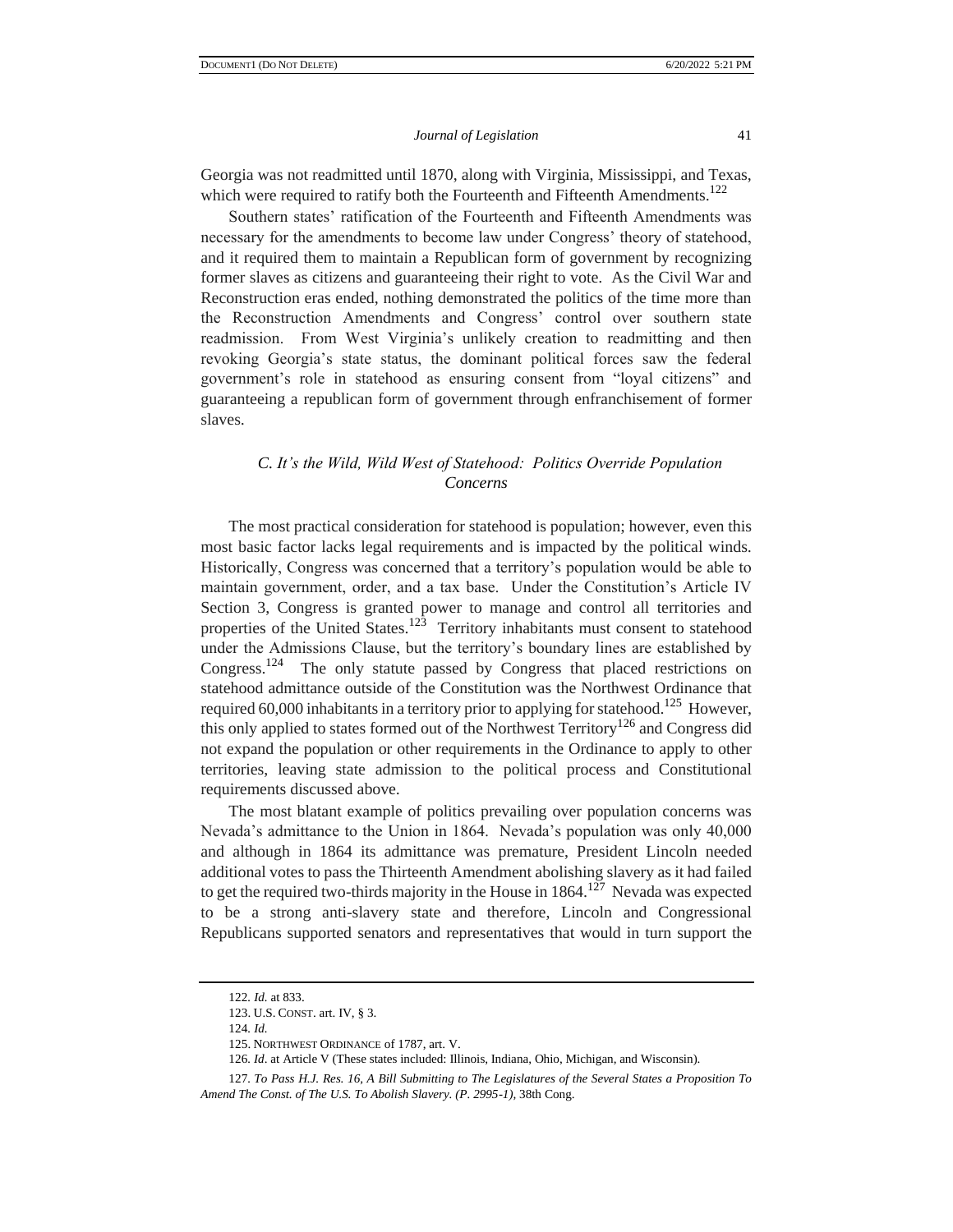Thirteenth Amendment. Congress passed its Enabling Act in March 1864<sup>128</sup> and Nevada convened a constitutional convention from July 4–27, 1864. Soon after, the people of Nevada voted overwhelmingly in favor of the constitution on September 7, 1864.<sup>129</sup> However, copies of the Nevada Constitution failed to reach Washington, D.C. either by land or sea. Therefore, on October 26, 1864, James Nye, Nevada Territory's governor, began sending the text via telegram, transmitted in Morse Code, of the entire Nevada Constitution.<sup>130</sup> It took two days to transmit the entire document as there was no direct telegraph link from Carson City to Washington, D.C.<sup>131</sup> Therefore, it was sent to Salt Lake City, then resent to Chicago, then Philadelphia, and finally to Washington, D.C.<sup>132</sup> The 175-page transcription consisted of 16,543 words costing \$4,313.27 (approximately \$59,299 in today's dollars).<sup>133</sup> Nevada was declared a state by President Lincoln on October 31,  $1864$ ,  $134$  just nine days before the 1864 Presidential election.<sup>135</sup> The political strategy worked as Lincoln was reelected and the Thirteenth Amendment barely cleared the two-thirds (117 votes) threshold in the House with a 119-56 vote, including Nevada's newest representative.<sup>136</sup>

Although population is an important factor for statehood, it is certainly not the deciding factor. As demonstrated by Colorado's statehood timeline, politics is the overriding factor in statehood decisions. Colorado's population based off of the 1870 census was 40,000<sup>137</sup> and although it's Admissions Act was passed by Congress in 1865 it was vetoed twice by President Johnson.<sup>138</sup> Colorado finally became a state in 1876 after President Grant indicated his approval.<sup>139</sup> Colorado leaned Republican and although its population did not vote in the 1876 Presidential election, it did send three electors to the Electoral College that were picked by Colorado's Republican

132. *Id*.

<sup>128.</sup> Nevada Enabling Act, 13 Stat. 30–2 (1864).

<sup>129</sup>*. Utah-Nevada Territory*, NEV. STATE LIBR. ARCHIVES & PUB. RECS., https://nsla.nv.gov/utahnevada-territory (last visited May 22, 2022).

<sup>130</sup>*. National Archives Celebrates the 145th Anniversary of Nevada Statehood: 1864 record-length telegram relaying Nevada Constitution on Exhibit in DC*, NAT'L ARCHIVES (Sep. 23, 2009), https://www.archives.gov/press/press-releases/2009/nr09-127.html.

<sup>131.</sup> *Id.*

<sup>133</sup>*. Id*.

<sup>134.</sup> Presidential Proclamation Declaring The Admission Of The State Of Nevada Into The Union, (Oct. 31, 1864).

<sup>135.</sup> F. Lauriston Bullard, *Abraham Lincoln and the Statehood of Nevada*, 26 A.B.A. J. 210 (1940) (noting that Nevada's Enabling Act included a provision that if Nevada submitted a constitution to the President, he could declare it a state).

<sup>136</sup>*. See* S.J. Res. 16 (P. 531-32). *See To Pass S.J. Res. 16 (P. 531-2),* GOVTRACK, <https://www.govtrack.us/congress/votes/38-2/h480> (last visited May 22, 2022) for a vote break down.

<sup>137.</sup> HISTORICAL STATISTICS OF THE U.S: COLONIAL TIMES TO 1970, U.S. CENSUS 25 [https://www2.census.gov/library/publications/1975/compendia/hist\\_stats\\_colonial-1970/hist\\_stats\\_colonial-](https://www2.census.gov/library/publications/1975/compendia/hist_stats_colonial-1970/hist_stats_colonial-1970p1-chA.pdf)[1970p1-chA.pdf](https://www2.census.gov/library/publications/1975/compendia/hist_stats_colonial-1970/hist_stats_colonial-1970p1-chA.pdf) (last visited May 22, 2022).

<sup>138.</sup> President Andrew Johnson's Veto Message on Admitting Colorado into the Union dated January 28, 1867. Johnson's primary reason for vetoing the Colorado bills was due to its small population. *Id.* 

<sup>139.</sup> Ulysses S. Grant, Proclamation 230—Admission of Colorado Into the Union (Aug. 1, 1876).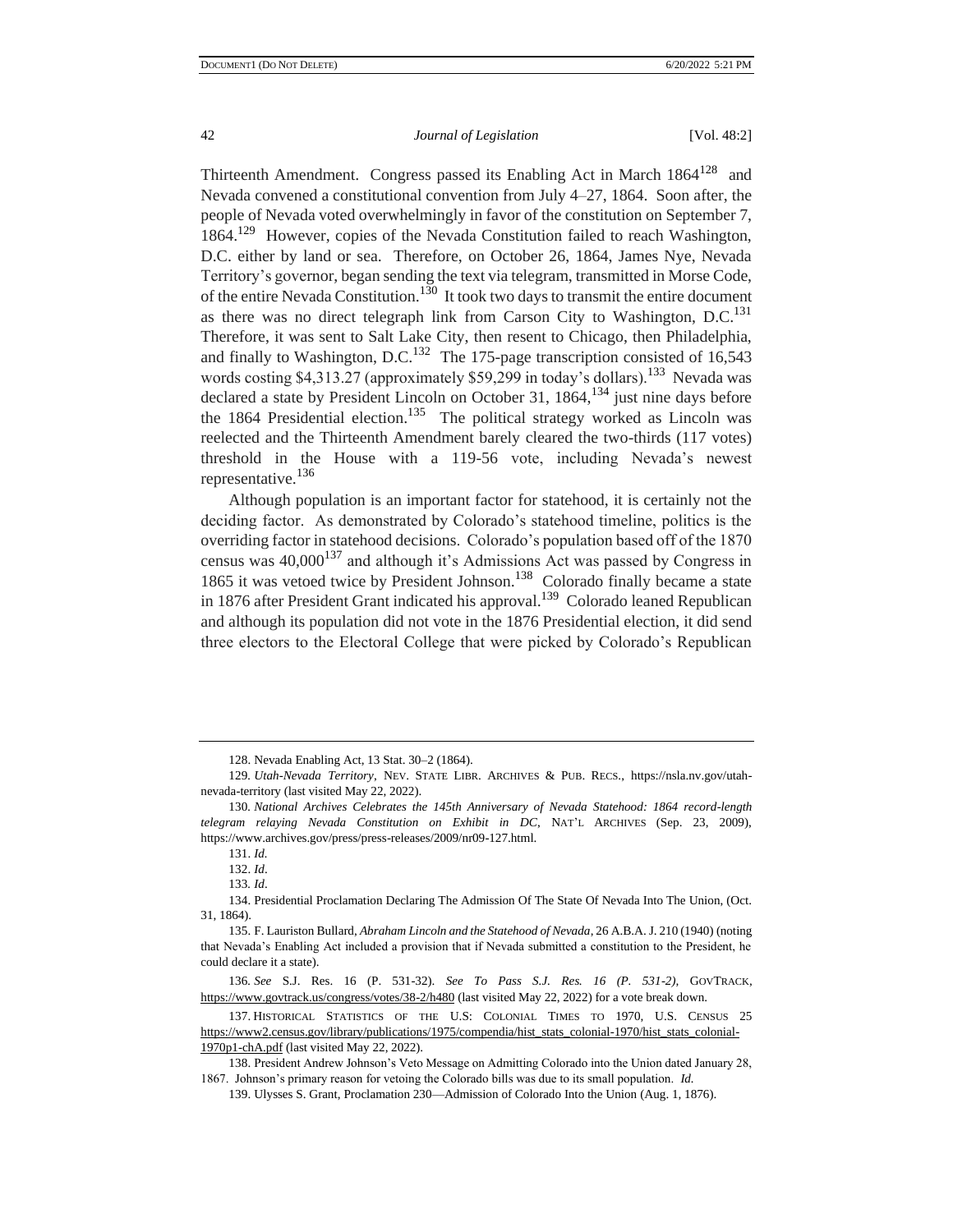legislature where the Republican candidate, Rutherford B. Hayes won the Presidency by one electoral vote.<sup>140</sup>

The history of state admission shows a process dominated by politics, informed by major political questions of the time, and bound legally only by the limited requirements of the Constitution. Statehood, in other words, has been the art of the politically possible. From West Virginia's creation and admittance to creating two Dakotas from one, new states are admitted only when politically feasible, and no sooner.

It's difficult to imagine today that 100 years ago, new states were staples in the political conversation. After the continental United States territories became states in 1912, what was left? Were the stars fixed at forty-eight? Part Three of this paper will look to what is left in the statehood toolbox. There are parts of America that are poorly represented by local state government—places like Washington, D.C.—where tax-paying citizens are not represented in Congress as well as territories outside of the continental United States that could be part of a statehood discussion.

What is certain is that the current political climate is so partisan and closely divided that neither party will ever agree to allow one new state that heavily favors the opposing party without some balance. A serious statehood discussion cannot be made in a vacuum. In an era of fierce political polarization and a closely divided Senate, it must include ideas that will allow two states to enter and maintain Senate balance. Fifty-one stars is highly unlikely, but how about fifty-two?

## III. RETHINKING STATEHOOD FOR THE TWENTY-FIRST CENTURY

States are the bedrock of American government; because the people who live within states determine Congressional representation, this has large impacts on which political party drives the national agenda. Part I discussed the legal requirements for statehood. Part II demonstrated how politics impacted state admissions throughout American history. The remainder of this paper will look to modern statehood movements and their importance to life in twenty-first century America.

The statehood discussion is certainly not dead, especially if you live in or around Washington, D.C. where approximately 700,000 citizens do not have Congressional representation. However, the issue is dead on arrival in Congress if the discussion fails to overcome the highly partisan Senate balance. Further, beyond the partisan concerns, less discussion is devoted to if current state lines make sense to the people living within those lines. The Tenth Amendment gives states the power to organize their own governments and create laws specific to the people living within the state.<sup>141</sup> Citizens should feel heard and represented by their local governments and without consensus on major issues, people begin to feel disenfranchised. State legislatures make laws and budget determinations that have concrete effects on people's everyday lives. This Section will first look to a state's significance to its inhabitants and to the nation and then explore the status of remaining United States

<sup>140.</sup> Robert E. Smith, *Thomas M. Patterson, Colorado Statehood, and the Presidential Election of 1876*, 53 COLO. MAG. 157, 160–62 (1976).

<sup>141.</sup> U.S. CONST. amend. X.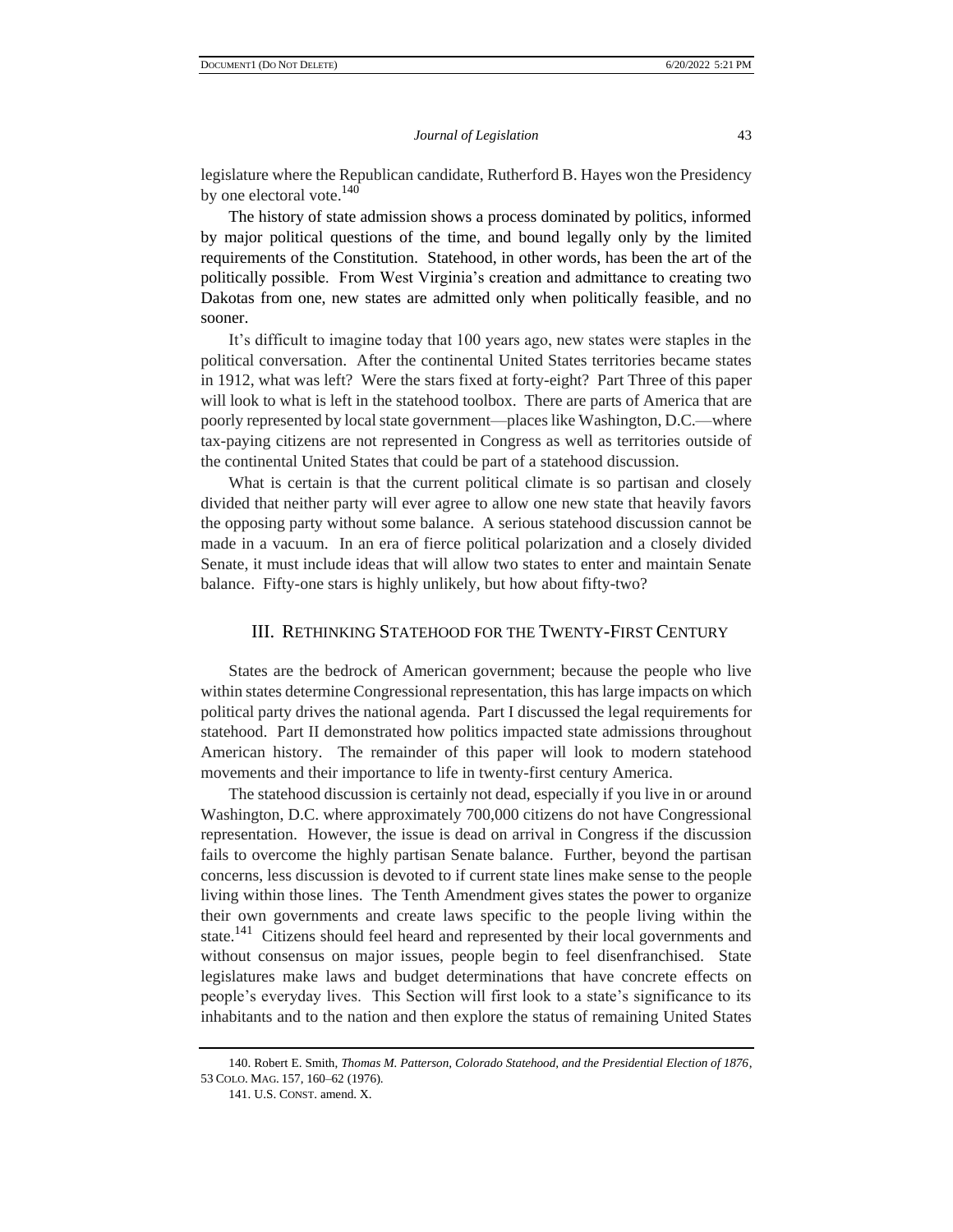territories and current statehood movements through the lens of statehood as a political and partisan process with little legal basis or guidance.

## *A. States' Impact on Democracy*

Former Speaker of the House Tip O'Neil often said, "all politics is local", an adage that accurately describes American politics. This principle is enshrined in the Tenth Amendment and final amendment included in the Bill of Rights, which reserves all powers to the States not previously delegated to the federal government.<sup>142</sup> Remaining powers left to the states allow states to organize their own governments within the broad parameters set by the Constitution; this local selfdetermination uniquely shapes American democracy and differentiates a state from a territory or non-state region.

Twenty-first century American politics seems to focus on national, moral, and abstract type issues such as abortion, gun rights, immigration policy, and civil rights. These issues are important and shape our country as a whole; they evoke an emotional and strong response, but do not necessarily directly affect everyday lives. Unlike the federal government, a state has un-enumerated powers to make and enforce laws for the general welfare of its people.<sup>143</sup> State laws and budgets more directly affect its citizens. State lines that were drawn without consideration for geography and economic livelihoods currently result in a portion of the population that do not feel part of the state and do not see their interests represented at the state level. More than a majority/minority problem some states include regions that are separated by mountains, like Washington and Oregon, creating a geographic part of the state that is clearly different and underrepresented by the state legislature. Large, populous states, such as California and Texas have various economic, lifestyle, and geographic interests that are impossible to fully represent in their state legislature. Like West Virginia's separation from Virginia in 1862, consideration of state boundaries based on local control and self-determination is consistent with the entire purpose of statehood.

Why should people who live east of the Cascade Mountains in Washington state, who feel no connection to their state government and are geographically separated from the rest of the state, not be given the opportunity to become part of a state that represents their interests and way of life? Why is the statehood status of the remaining United States territories not even part of political conversation? Partisanship plays a large role in stifling conversations that alone may seem ridiculous, but if brought into a larger discussion expands statehood possibilities.

142. *Id.*; *see generally* Elizabeth Anne Reese, *Or to the People: Popular Sovereignty and the Power to Choose a Government*, 39 CARDOZO L. REV. 2052 (2018) (providing an in-depth and fascinating discussion on state and popular sovereignty powers under the Tenth Amendment).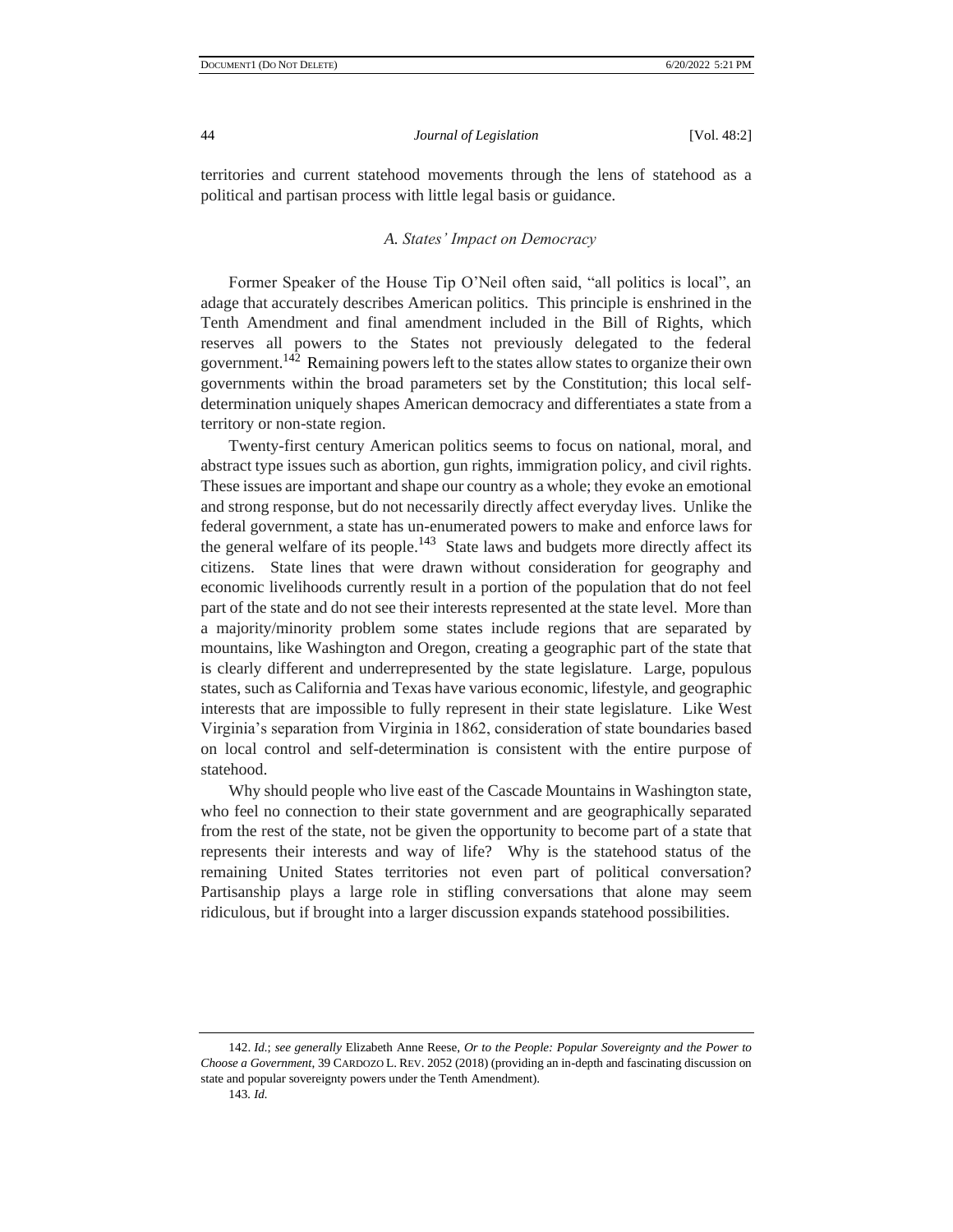#### *B. Creating New States From Existing States*

Modern statehood movements exist in several parts of the country and are mostly regional; based upon frustrations with state politics and urban versus rural interests. States such as Illinois<sup>144</sup> and New York<sup>145</sup> have made several attempts to sever the rural parts of the state from Chicago and New York City. These efforts have failed but are driven by differences in lifestyle, economy, and political priorities in which rural citizens see their voices smothered by the more populous cities. These tensions are almost always apparent in places with large urban populations surrounded by rural counties. However, it becomes problematic for democracy when collectively, large swathes of the populations' concerns are being ignored by state legislatures. Other movements not only embody these tensions but also incorporate economic and geographic differences into their efforts to redraw state lines.

This section will focus on efforts in Washington and Oregon to redraw state lines to better represent people in very different geographical parts of these states and proposals to split California into three equally populated states that better represent the economies and lifestyles of their inhabitants. Many of these concerns are echoed by citizens in Illinois and New York and should not be ignored by their states or national politics.

#### *1. The Cascade Mountains: Washington, Oregon, and Idaho*

It was clear from the beginning that the Cascade Mountains geographically splitting Washington and Oregon but not actually used as a natural line to create state borders were problematic. Exploring statehood movements within this region is an important step to enhancing local democratic representation by examining portions of states that are underrepresented in their state legislatures, in addition to creating statehood possibilities that address Senate balancing and could increase Washington D.C. and Puerto Rico's statehood prospects.

The Inland Northwest is a complex area with mountains dividing the land in many directions, not easily lending itself to large states. In the 1860s, when Washington and Idaho were still territories, delegates from Washington tried to adjust the territory's lines and create a Columbia Territory that would include Washington east of the Cascades and Northern Idaho; even eastern Oregon was eager to join.<sup>146</sup> The idea finally got momentum from local legislatures but met several obstacles in Washington, D.C. The primary obstacle was that creating a new territory would delay admitting the states of Idaho and Washington.<sup>147</sup> Ultimately the territory lines

<sup>144.</sup> Jim Meadows, *23 Counties and Counting: Downstate Separation Referendum Wins Favor in November Election*, ILL. NEWSROOM (Nov. 12, 2020)[, https://illinoisnewsroom.org/23-counties-and-counting](https://illinoisnewsroom.org/23-counties-and-counting-downstate-separation-referendum-wins-favor-in-november-election/)[downstate-separation-referendum-wins-favor-in-november-election/.](https://illinoisnewsroom.org/23-counties-and-counting-downstate-separation-referendum-wins-favor-in-november-election/)

<sup>145.</sup> The Associated Press, *Split New York into 2 States? Upstate NY Lawmaker Wants Study for Idea*, SYRACUSE.COM (Feb. 25, 2019), [https://www.syracuse.com/news/2019/02/split-new-york-into-2-states](https://www.syracuse.com/news/2019/02/split-new-york-into-2-states-upstate-ny-lawmaker-wants-study-for-idea.html)[upstate-ny-lawmaker-wants-study-for-idea.html.](https://www.syracuse.com/news/2019/02/split-new-york-into-2-states-upstate-ny-lawmaker-wants-study-for-idea.html)

<sup>146.</sup> Merle W. Wells, *Territorial Government in the Inland Empire: The Movement to Create Columbia Territory, 1864-69*, 44 PAC. NW. Q. 80, 85–86 (1953).

<sup>147</sup>*. Id*. at 86.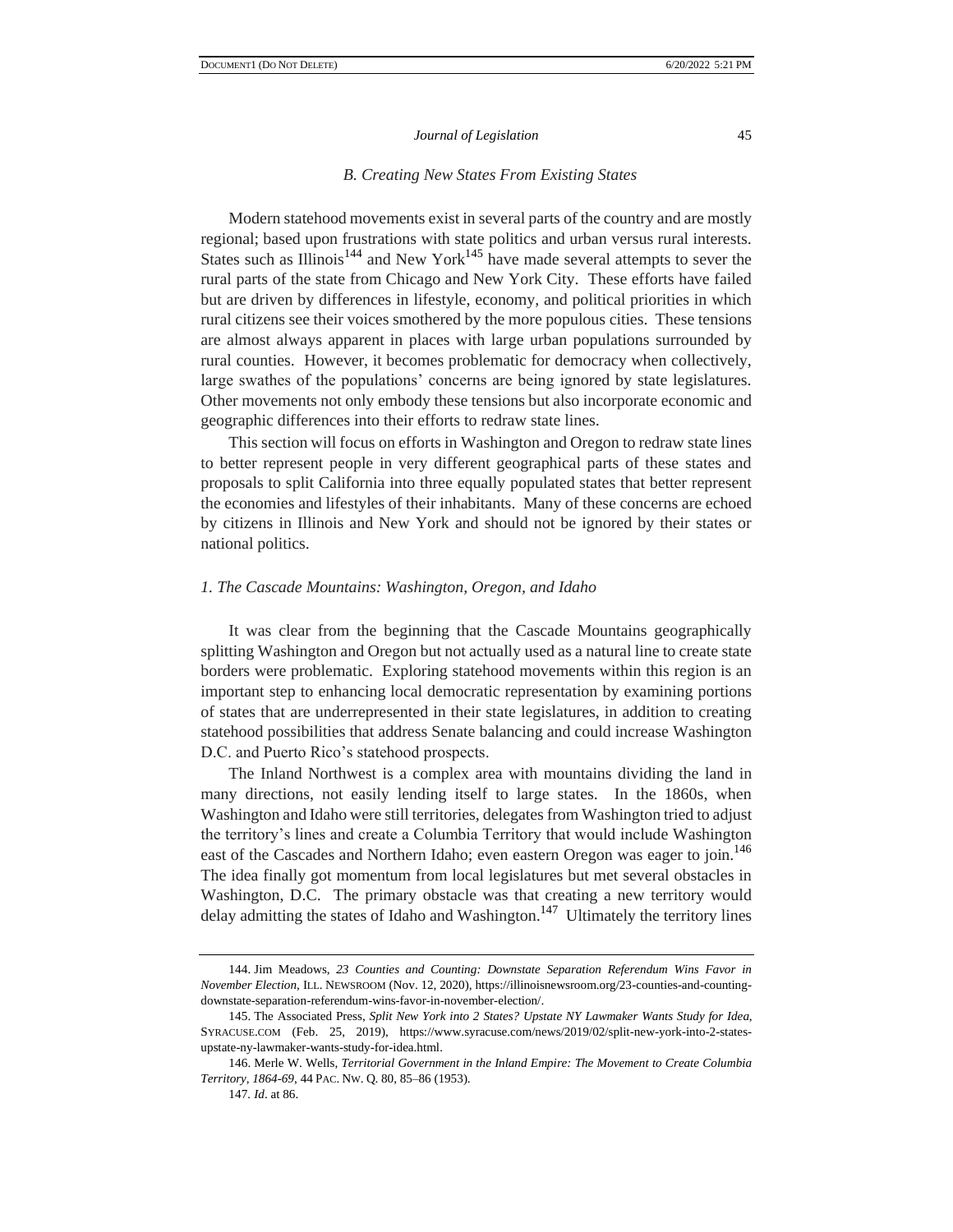stayed the same and states were born, but the geographic difficulties encompassing this area continued into statehood. Efforts continued to redraw territory and state lines. In 1888 Congress passed an act to cut off Idaho's panhandle and attach it to Washington; this act was vetoed by President Cleveland.<sup>148</sup> By 1907 a new proposal to create the state of Lincoln was made that included the panhandle of Idaho, northeastern Oregon, and eastern Washington.<sup>149</sup> This proposal would have required the consent of each state legislature and Congress, which it did not receive.



Figure 1: Image of proposed Lincoln state<sup>150</sup>

The same grievances and problems surrounding state lines in Oregon, Washington, and Idaho are alive today, as are movements to adjust these lines to better represent the people living in these areas. The most ambitious statehood movement is to establish "Liberty" state. Beginning in 2015, a group of Washington state legislators began introducing a bill that called for a task force to study the impact of creating a new state, east of the Cascade Mountain range.<sup>151</sup> These bills were not given a committee hearing or floor vote in Washington's state legislature.<sup>152</sup> Lawmakers tried a different track by petitioning federal lawmakers to create Liberty state in 2017, and they continued their petitions in 2019 and  $2020$ <sup>153</sup> In addition, they resubmitted their bills in 2019 and 2020, but instead of a task force, they sought to "establish the

<sup>148</sup>*. Spokane People Demand Brand New Western State*, WASH. TIMES, Apr. 22, 1907, at 3.

<sup>149</sup>*. Id*.

<sup>150</sup>*. Id*.

<sup>151.</sup> H.R. 1818, 64th Legis., 2015 Regular Sess. (Wash. 2015). Washington's H.R. 1818 bill only split Washington state. The subsequent bill, H.R. 1832 split Washington and Oregon along the Cascade Mountain range to create a new state., 64th Legislature, 2015 Regular Sess. (Wash. 2015).

<sup>152</sup>*. Washington State Legislature Bill Information for HB 1832*, WASH. STATE LEGIS. <https://app.leg.wa.gov/billsummary?BillNumber=1832&Initiative=false&Year=2015#documentSection> (last visited Apr. 30, 2022).

<sup>153.</sup> H.J.M. 4000, 65th Legislature, 2017 Regular Sess. (Wash. 2017); H.J.M. 4003, 66th Legislature, 2019 Regular Session (Wash. 2019). The 2020 Bill was reintroduced by resolution, and it retained the status of the 2019 bill. *H.B. 1509 – 2019-20*, WASH. STATE. LEGIS., https://app.leg.wa.gov/billsummary?BillNumber=1509&Year=2019 (last visited Apr. 30, 2022).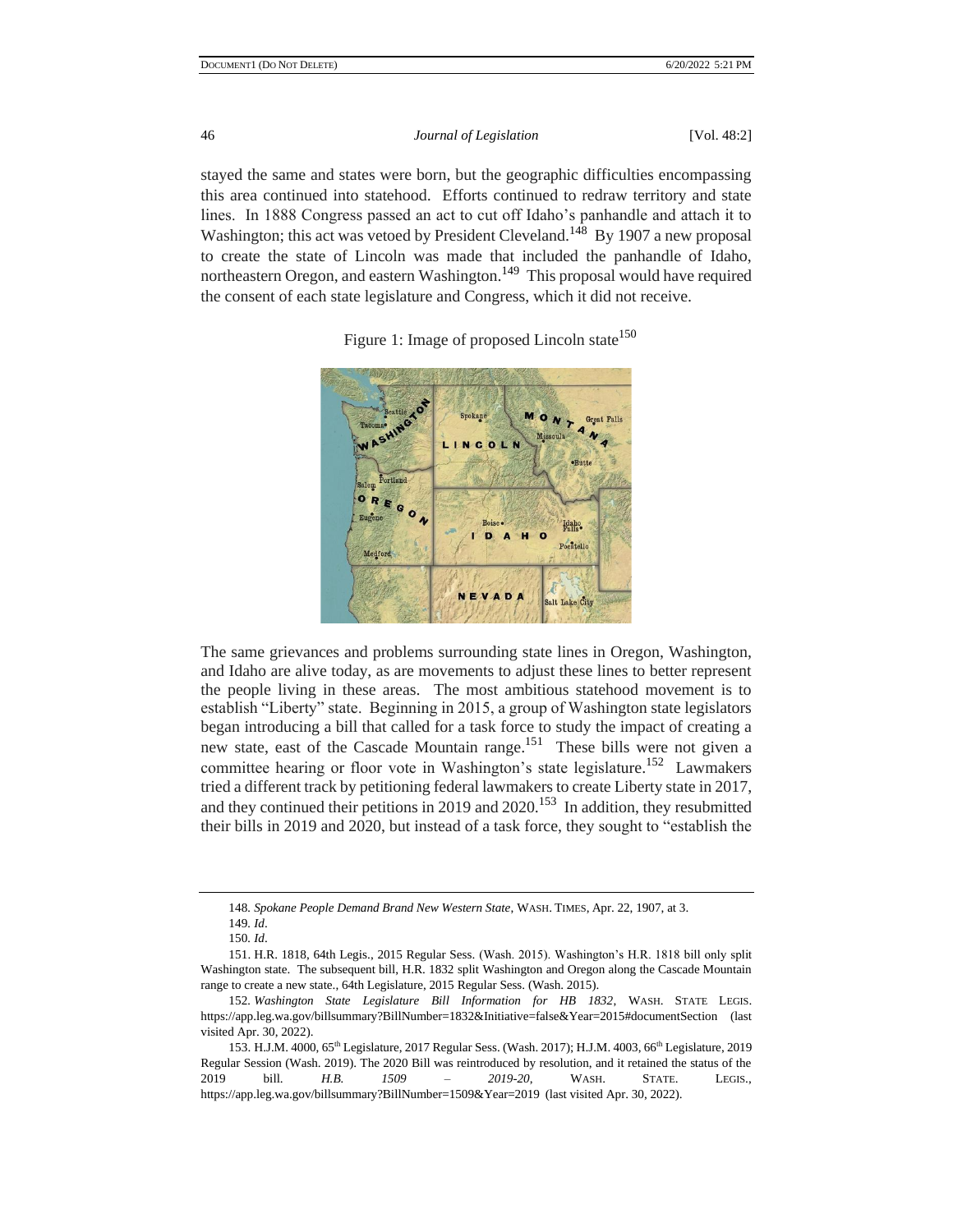new state of Liberty".<sup>154</sup> These bills and resolutions include the following text to support their request, "Since statehood, the lifestyles, culture, and economies of eastern and western Washington have been very distinct and dramatically different, while the urbanization and rapid growth in the western portions of the state has progressively heightened this divergence of cultural and economic values between the western and eastern portions of the state."<sup>155</sup>

The current Liberty state proposal would encompass a conservative part of Washington and would certainly lean Republican. Although opponents do not outright state this as their reason for denying either a vote on the Washington bill or as support for a referendum, it must be a consideration. In addition, the opposition stated that Liberty state would be unable to support itself, as it currently receives more in services than it pays in taxes.<sup>156</sup> Liberty advocates disagree with this assessment and argue that the new state would rely on an economy based on agriculture, manufacturing, and education,  $157$  with a population of approximately 1.5 million people.<sup>158</sup> According to Liberty state's website, this is a popular idea in Eastern Washington, where an informal Facebook poll conducted by KAPP-KVEW news (serving the Tri-Cities Washington area) found that 71% of the 12,000 participants favored creating Liberty state.<sup>159</sup>

# Figure 2: Image of proposed Liberty state<sup>160</sup>



154. H.B. 1509, 66<sup>th</sup> Legis., 2019 Regular Sess. (Wash. 2019); H.B. 1509, 66<sup>th</sup> Legis., 2019 Regular Session (Wash. 2020)

155. H.J.M. 4000, 65th Legis., 2017 Regular Sess. (Wash. 2017); H.J.M. 4003, 66th Legis., 2019 Regular Sess. (Wash. 2019).

156*. Lawmakers Submit Bill to Split Washington in Half, Create 51st State of Liberty*, KOMO NEWS (Jan. 25, 2019), https://komonews.com/news/local/lawmakers-submit-bill-to-split-wash-in-half-create-51st-state-ofliberty.

157. Pia Hallenberg, *A 51st State, Called Liberty, Would Have Political Clout and an Ag-Based Economy*, SPOKESMAN-REV. (Feb. 12, 2017), https://www.spokesman.com/stories/2017/feb/12/a-51st-state-calledliberty-would-have-political-c/.

158. Brandon Hansen, *Liberty Movement Continues to Speak Throughout Eastern Washington*, INDEPENDENT (June 22, 2018), [https://chewelahindependent.com/liberty-movement-continues-to-speak](https://chewelahindependent.com/liberty-movement-continues-to-speak-throughout-eastern-washington/)[throughout-eastern-washington/.](https://chewelahindependent.com/liberty-movement-continues-to-speak-throughout-eastern-washington/)

159*. About Liberty State*, LIBERTY STATE, https://libertystate.org/about (last visited May. 22, 2022).

160*. Latest News,* LIBERTY STATE, <https://libertystate.org/news/greateridaho> (last visited May 22, 2022)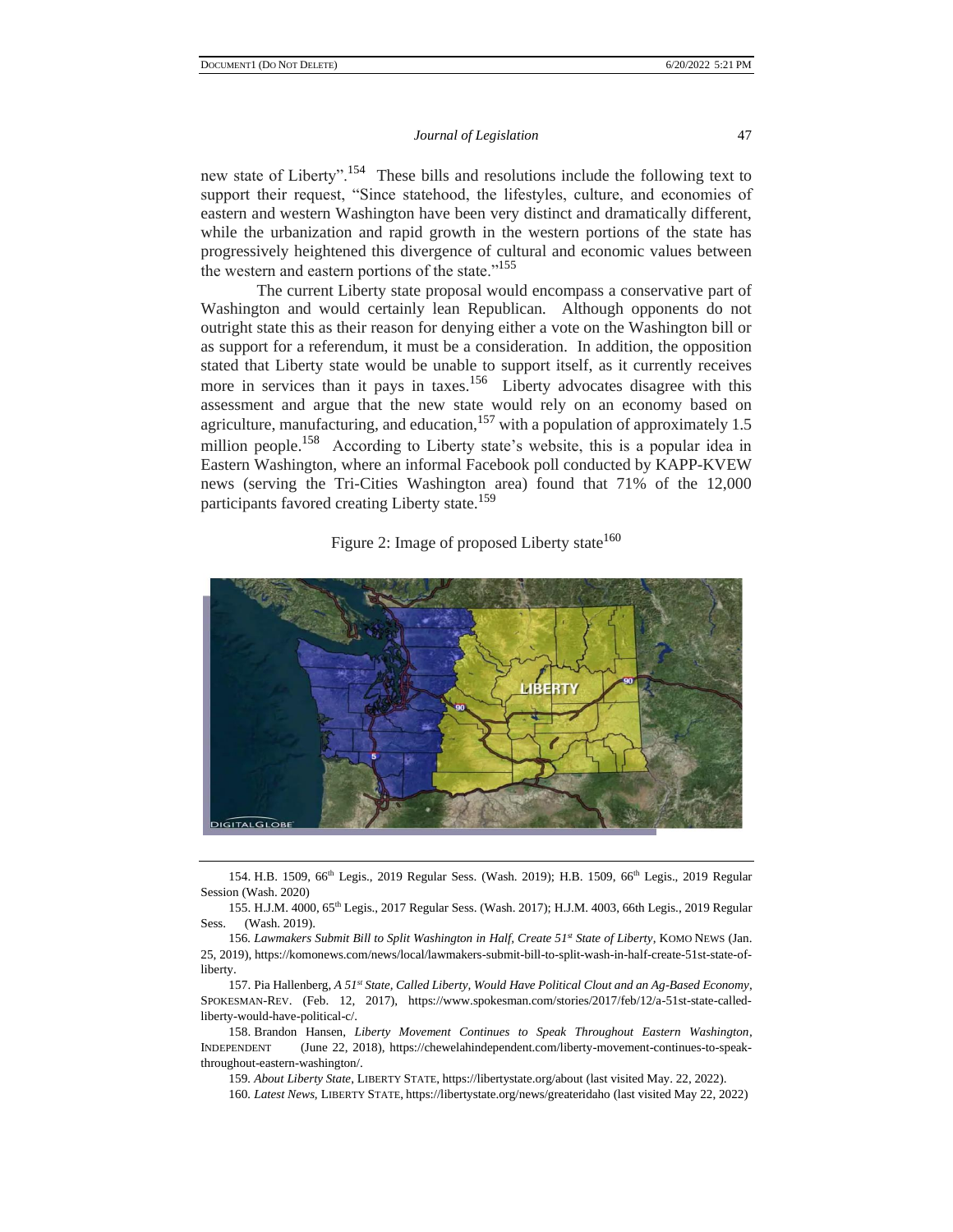The Liberty state movement is one of the most organized and advanced statehood movements. On its face, it may seem like something that extreme partisans are proposing to create a more conservative state; however, there is more to it than just political wrangling. There is a serious difference in values, lifestyles, and economies within this state, with one side being almost completely silenced by the more populous, urban based constituency.<sup>161</sup> This is an example of democratic breakdown, where minority populations see themselves as unrepresented in their local state politics. Lower taxes and less regulation may really work for the proposed state of Liberty in a way that would be detrimental to Western Washington industry. Why not create a task force to report on the feasibility of Liberty state? Perhaps Liberty state is the vehicle that opens a larger conversation for Washington, D.C. or Puerto Rican statehood.

Moving Idaho and Oregon's borders was part of the original state of Lincoln project and has manifested into the current Greater Idaho project that encompasses the Move Oregon's Border initiative.<sup>162</sup> The initiative proposes removing three partial counties and nineteen southern and eastern Oregon counties from Oregon state and placing them in Idaho state.<sup>163</sup> This includes 76% of Oregon's land area but only 21% of the population, or  $873,000$  people.<sup>164</sup> Although this increases Idaho's population, it does not alter either state's Senate representation. Greater Idaho's website explains why state lines matter: "If the United States were governed as a single state, we wouldn't have the opportunity for state governance to vary according to the culture of a local area. The purpose of having state lines is to allow this variance. The Oregon/Idaho border was established 161 years ago and is now outdated."<sup>165</sup>

As in Washington, as of March 2022, Democrats have a super majority in the Oregon legislature, and the governor is a Democrat. Eastern Oregonians argue that they are economically and politically more like Idaho and, importantly, redrawing these lines changes little nationally but makes a big difference locally.<sup>166</sup> *Move Oregon's Border's* strategy is to first show through county referendums that people living in the effected counties want to become part of Idaho.<sup>167</sup> The movement is in its early stages and may never gain real traction in the conservative areas of Oregon where it hopes to show citizens' desire to join conservative Idaho, but the reasons for the movement show why state governments are vital to American democracy. The Oregon and Washington state lines have been controversial since their territory days. It is certainly a place where portions of the population's economy, lifestyle, and geography do not align with their state capitals nor most of the population's priorities.

<sup>161.</sup> *See generally About Liberty State*, *supra* note 159.

<sup>162.</sup> *Spokane People Demand Brand New Western State*, *supra* note 148, at 3; *An Introduction to Move Oregon's Borde*r, GREATER IDAHO, <https://www.greateridaho.org/introduction-to-move-oregons-border/> (last visited May 22, 2022).

<sup>163.</sup> *See Backgrounder: Intro to Greater Idaho*, GREATER IDAHO, https://www.greateridaho.org/backgrounder-intro-to-greater-idaho/ (last visited May. 22, 2022).

<sup>164</sup>*. Id.*

<sup>165</sup>*. Id*.

<sup>166</sup>*. See generally Southern and Eastern Oregon, and Northernmost California Can Become Part of Idaho*, GREATER IDAHO, https://www.greateridaho.org/wp-content/uploads/2021/06/Greater-Idaho-Proposalr22.pdf (last visited Apr. 30, 2022).

<sup>167</sup>*. Our Strategy*, GREATER IDAHO, https://www.greateridaho.org/our-strategy/ (last visited Apr. 30, 2022).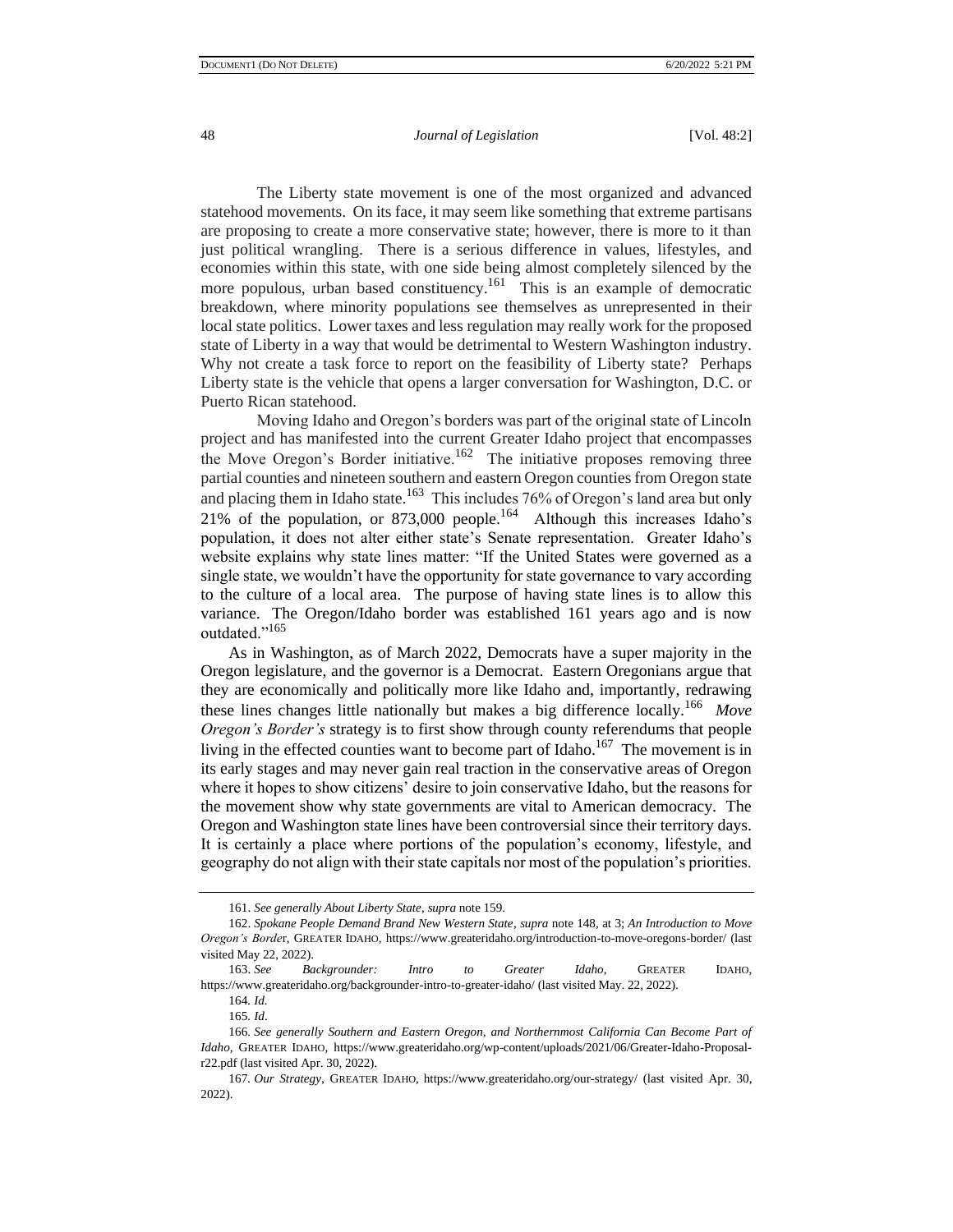#### *2. Breaking Up Large States*

In addition to the Pacific Norwest, legislatures in large, populous states, such as California and Texas are unable to fully represent the array of diverse people and interests within their states. On a national level, population migration patterns have resulted in one-third of the American population living in the four most populous states; meaning that one-third of the American population is represented by eight senators in the Senate, while the thirty-four smallest states have a supermajority of sixty-eight senators.<sup>168</sup> The Senate's power to block legislation plays a key role in presidential appointments, most importantly judicial appointments. America's population has increased by over 150 million people since 1960 (when the last states joined the Union), but no new states have been added to represent changes in demographics and larger populations.<sup>169</sup> Further, since 1980, approximately forty percent of the population growth has been concentrated in California, Texas, and Florida.<sup>170</sup>

The problem with large states that have large populations harkens back to why state governments are important to American democracy: to tax, legislate, and create budgets for people living within a particular area. These acts on a local level produce concrete results for the people residing within the state. In states like California, the state legislature is expected to equally represent the diverse (and often conflicting) interests of farmers in the Central Valley with technology giants in the Bay Area. In addition, education and housing policy, major concerns in California, are largely addressed in a legislature that cannot meet the needs of such diverse communities.

One solution, called Cal 3, is to break up California into three separate states.<sup>171</sup> Proponents of Cal 3 sought to include it as a ballot initiative in  $2018$ <sup>172</sup>. The California constitution extends legislative powers to the electorate through the initiative process, allowing for ballot initiatives to become laws, bypassing the legislative process.<sup>173</sup> Therefore, if the legislature can pass a statute, then the electorate may also approve a statute through the initiative process.<sup>174</sup> In 2018, the required signatures were gathered to place the Cal 3 proposal on the ballot as California Proposition 9, which stated:

> California is the nation's third largest state by geography, over two times larger than the average of the fifty states, with enormous and diverse economies, including agriculture, energy, technology, and entertainment. As a consequence of these and other socio-economic factors, political representation of California's diverse population and economies has rendered the state nearly ungovernable. Additionally, vast parts of California are poorly served by a

<sup>168.</sup> Noah Millman, *America Needs to Break Up Its Biggest States*, N.Y. TIMES (July 13, 2021, 3:00 PM), https://www.nytimes.com/2021/07/07/opinion/us-states.html?searchResultPosition=1.

<sup>169</sup>*. Id.*

<sup>170</sup>*. Id*.

<sup>171.</sup> *Analysis of A.G. File No. 17-0018*, LEGIS. ANALYST'S OFF. (Oct. 9, 2017), [https://lao.ca.gov/BallotAnalysis/Initiative/2017-018.](https://lao.ca.gov/BallotAnalysis/Initiative/2017-018)

<sup>172.</sup> *Id*.

<sup>173.</sup> *Id*.

<sup>174</sup>*. Id*.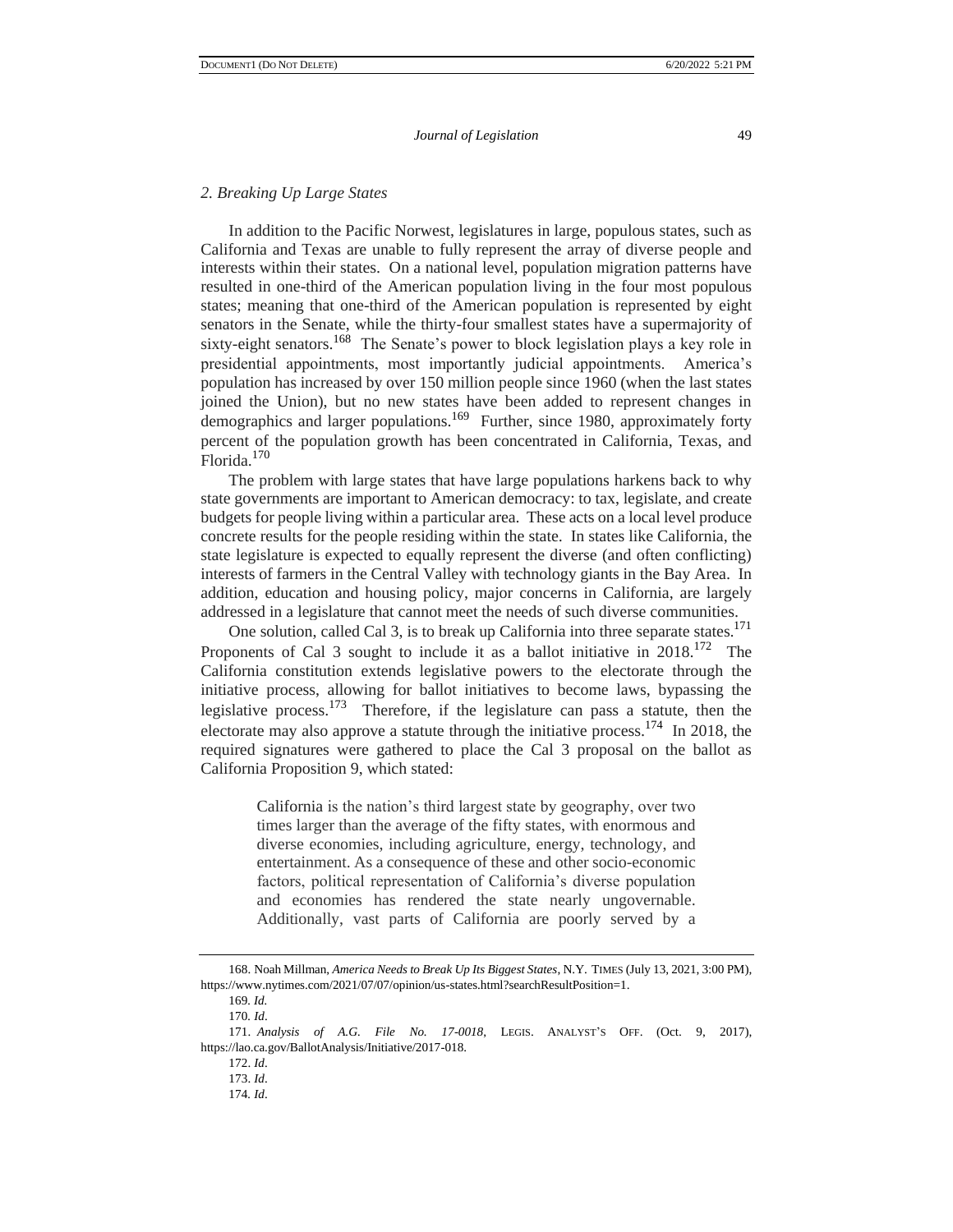representative government dominated by a large number of elected representatives from a small part of our state, both geographically and economically<sup>175</sup> and sought to " $[e]$ stablish new boundaries for three new states within the boundaries of the State of California."<sup>176</sup>

California's current population is approximately 39.5 million; under Cal 3 each new state would receive approximately 13 million people.<sup>177</sup> Impact on federal elections is interesting. Based off county voting trends from the 2016 election, the new Northern California and California states would lean heavily Democratic; whereas the new Southern California state, which includes the agricultural heavy Central Valley is seen as competitive between Democrats and Republicans.<sup>178</sup>





<sup>175.</sup> Timothy Draper, *Initiative 17-0018*, OFF. OF THE ATT'Y GEN. (Sept. 7, 2017), [https://www.oag.ca.gov/system/files/initiatives/pdfs/17-0018%20%28Three%20Californias%29\\_1.pdf.](https://www.oag.ca.gov/system/files/initiatives/pdfs/17-0018%20%28Three%20Californias%29_1.pdf) 

176*. Id*.

177. LEGIS. ANALYST'S OFF., *supra* note 171.

178*. Id.* 

179. *Id*.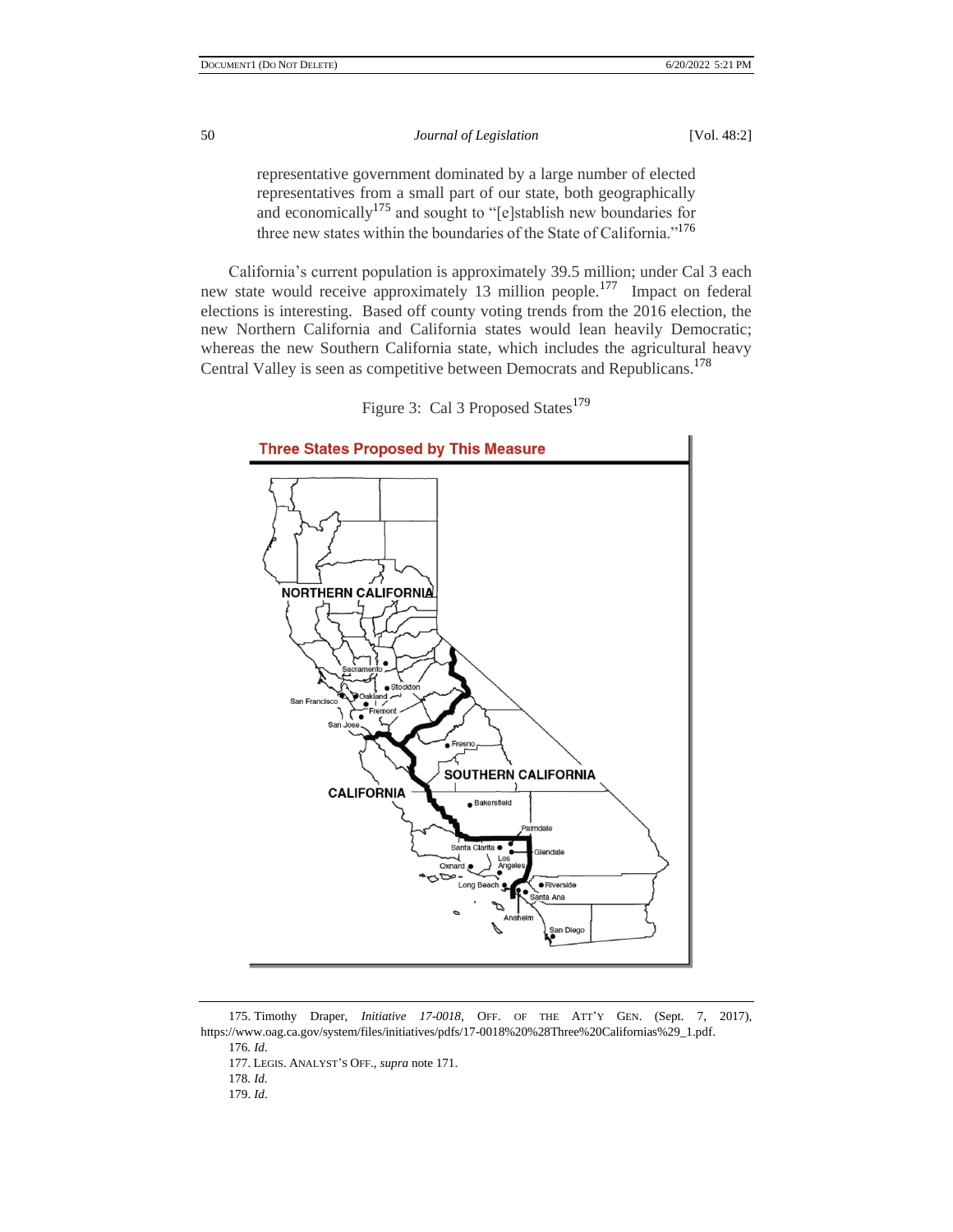Not surprisingly, this ballot initiative met legal challenges examining if this type of statutory based ballot initiative is a constitutional amendment or revision.<sup>180</sup> Electors may amend the state constitution by initiative but revision may only be accomplished by convening a constitutional convention or through a proposal by the legislature.<sup>181</sup> The California State Supreme Court has consistently held that revisions are substantial changes to the "quantitative and qualitative effects" of the constitutional scheme.<sup>182</sup> Drastically changing the state's geographic and population sizes poses substantial quantitative and qualitive effects to the state constitution's reach. The Cal 3 proposal was challenged in court as a revision and an illegal ballot initiative.<sup>183</sup> The California Supreme Court agreed that the initiative required further review prior to being placed on the ballot and ordered the Secretary of State to remove it from the November 2018 ballot.<sup>184</sup> The Cal 3 advocates did not challenge the Secretary of State's decision or respond to the court to provide further briefing.<sup>185</sup> The proposal seems to have faded as quickly as it appeared.

Splitting up California into two or more states continues to be a popular grass roots initiative, primarily advocated by conservatives in rural parts of the state. The New State of California movement has held seven constitutional conventions, beginning in January 2018 and the most recent in October 2020, where they are actively drafting a state constitution.<sup>186</sup> Constitutional convention members are comprised of the Council of Counties Committee, which includes representatives from counties who would like to be part of New California.<sup>187</sup> From the movement's materials, it is unclear how these counties selected county representatives to serve on the council. Further, there is no information on how signatures or votes were collected to determine each county's interest level in being part of New California. However, each county that has shown interest does have a separate website with information for local citizens to show their support and become involved in the movement. <sup>188</sup> The ballot initiative route seems to be closed to splitting the state; therefore, the New California movement will need the approval of California's legislature and Congress to create a new state.<sup>189</sup>

Like the Washington and Oregon movements, New California seeks to create a state that includes only rural parts of California, excluding densely populated Santa Clara, Sacramento, Los Angeles, and Alameda counties. The movement wants to "attain real representation by our New California State elected public servants."<sup>190</sup> California's state and federal representation is overwhelming from the Democratic

189. U.S. CONST. art. IV § 3.

<sup>180.</sup> *Id.*

<sup>181.</sup> CAL. CONST., art. XVIII, §§ 2-3.

<sup>182.</sup> Raven v. Deukmejian*,* 801 P.2d 1077, 1085 (Cal. 1990).

<sup>183.</sup> Planning & Conservation League v. Padilla, No. S249859, 2018 Cal. LEXIS 6817 at \*1-\*2 (Cal. Sept. 12, 2018).

<sup>184</sup>*. Id*.

<sup>185</sup>*. Id.* 

<sup>186</sup>*. 7 th Constitutional Convention*, NEW CAL. STATE (Oct. 15, 2019), https://www.newcaliforniastate.com/\_files/ugd/b63455\_958de6d875aa4443b0f9aef03ba5a0e8.pdf.

<sup>187</sup>*. See Why New California*, STATE OF NEW CAL.[, https://www.newcaliforniastate.com/a-new-state](https://www.newcaliforniastate.com/a-new-state) (last visited Apr. 30, 2022).

<sup>188</sup>*. See generally New California State: 56 Counties,* STATE OF NEW CAL., https://www.newcaliforniastate.com/new-california (last visited May 22, 2023).

<sup>190</sup>*. Id.*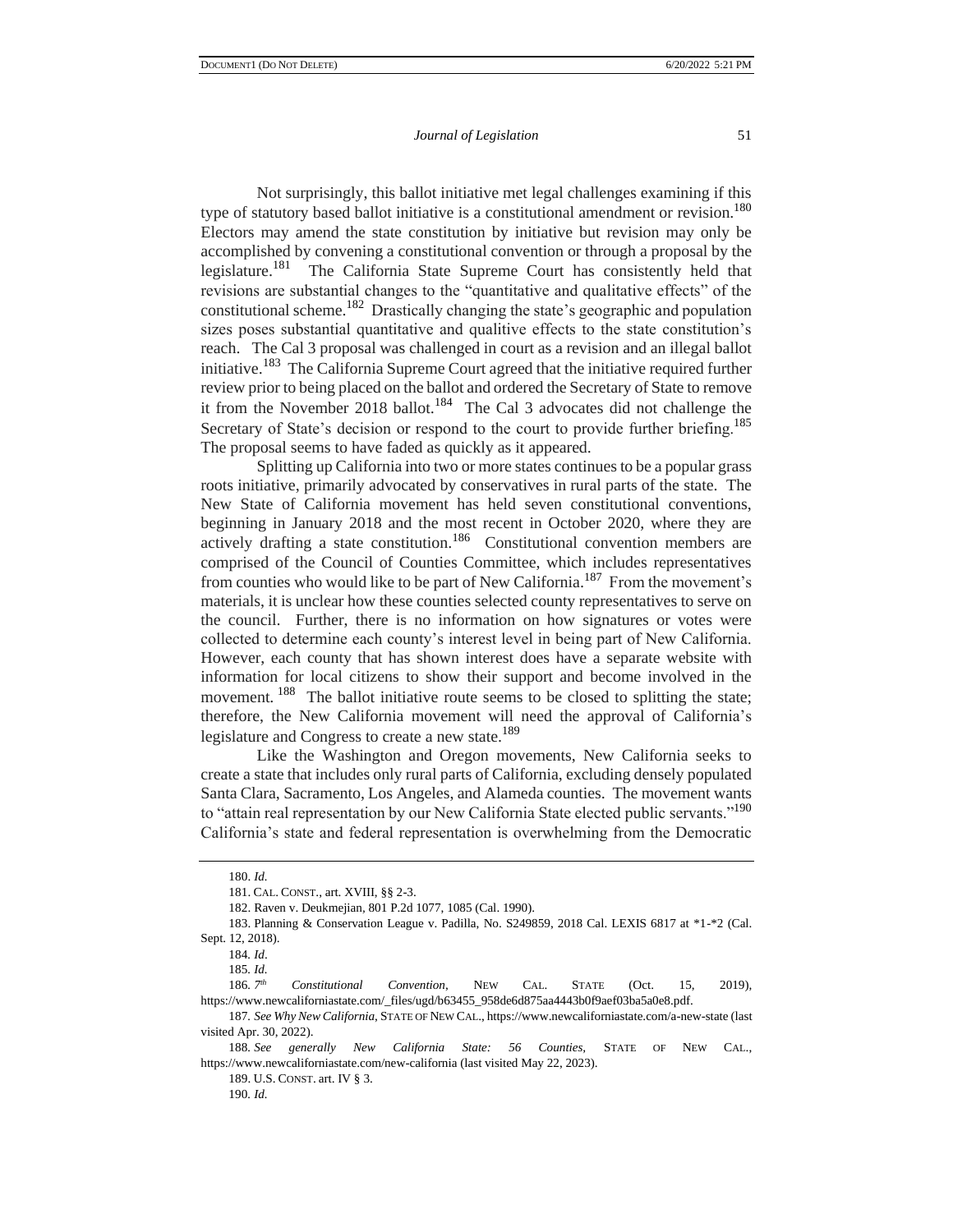party. Although a new border has not been proposed, the New California State movement claims that fifty-six out of California's fifty-eight counties are involved in the movement.<sup>191</sup> New California state would include approximately 15 million people with an estimated twenty-five to twenty-seven Congressional House seats being ceded to the new state, leaving California with 25 million people and approximately twenty-six to twenty-eight House seats.<sup>192</sup> New California is a largely conservative, $193$  Republican leaning, movement; statehood is political and partisan movements either from the right or left provide an opportunity to utilize the twin state solution to maintain a Senate balance by admitting a Republican and Democratic leaning state at the same time.

The California and Oregon/Washington movements are similar in that they preface their reasons for separation in part on partisan political differences. The New California Movement's website is extremely partisan and pro Trump; Move Oregon's Border uses voting statistics to show that Eastern Oregon's large support for Donald Trump in the 2016 election makes them overwhelming different from the Western, liberal part of the state.<sup>194</sup> This paper's premise is that statehood is a political, partisan process but up to this point the examples and points were geared towards how territories and states on the national level are admitted into the Union. Modern statehood movements are also steeped in partisan politics but on a local level. We are living in an age of identity politics and to say that a person is pro Trump means more than voting for a bundle of conservative policies, it translates to lifestyle and values.

In 2022 America, partisan politics is often a proxy for lifestyle differences encompassing economic, geographic, and moral issues. Therefore, this paper does not support splitting states along purely political lines as people and politics change and the idea is not to change state lines every fifty years but to challenge us to think about politics and statehood in different ways. Even though the New California movement is led by a conservative radio host with questionable messaging, it does symbolize a persistent problem in California: the state is too big, and the legislature is unable to represent the concrete interests of the myriad of people within its boundaries. This is a problem that Republicans in the state recognize; Democrats, who dominate state politics, should not miss the opportunity to be part of the discussion and consider breaking up the state. The Cal 3 proposal created two Democratic leaning states and a competitive state, allowing for less partisanship and better representation for people living within these new states.<sup>195</sup> On a national level,

<sup>191</sup>*. New California State: 56 Counties*, *supra* note 188.

<sup>192</sup>*. Making of a State in the United States of America New California,* [https://img1.wsimg.com/blobby/go/720c6a07-3594-44b7-8098-](https://img1.wsimg.com/blobby/go/720c6a07-3594-44b7-8098-94fc11bae240/downloads/1bs7g2fao_444861.pdf)

[<sup>94</sup>fc11bae240/downloads/1bs7g2fao\\_444861.pdf](https://img1.wsimg.com/blobby/go/720c6a07-3594-44b7-8098-94fc11bae240/downloads/1bs7g2fao_444861.pdf) (last visited May 22, 2022).

<sup>193</sup>*. See Meet Paul Preston, Founder*, NEW CAL. STATE[, https://ncs51.com/journey/paul-preston/](https://ncs51.com/journey/paul-preston/) (last visited May 22, 2022). The New California State movement was founded by Paul Preston who is a conservative radio host and appears to promulgate right-wing media agendas on his website and radio show. *About Paul Preston's Agenda 21 Radio*, RADIO 21, [https://www.agenda21radio.news/about-paul-prestons-agenda-21](https://www.agenda21radio.news/about-paul-prestons-agenda-21-radio/) [radio/](https://www.agenda21radio.news/about-paul-prestons-agenda-21-radio/) (last visited May 22, 2022). Mr. Preston makes outrageous claims such as that the United Nations Council on Local Environmental Initiatives "works with local communities to impose United Nations law on your and is designed to strip you of your property and ultimately your freedom." *Id.* This author does not support or condone such misleading and false messaging.

<sup>194.</sup> *See Learn More*, GREATER IDAHO, https://www.greateridaho.org/about-greater-idaho/ (last visited May 11, 2022).

<sup>195</sup>*. See* discussion at *supra* note 175.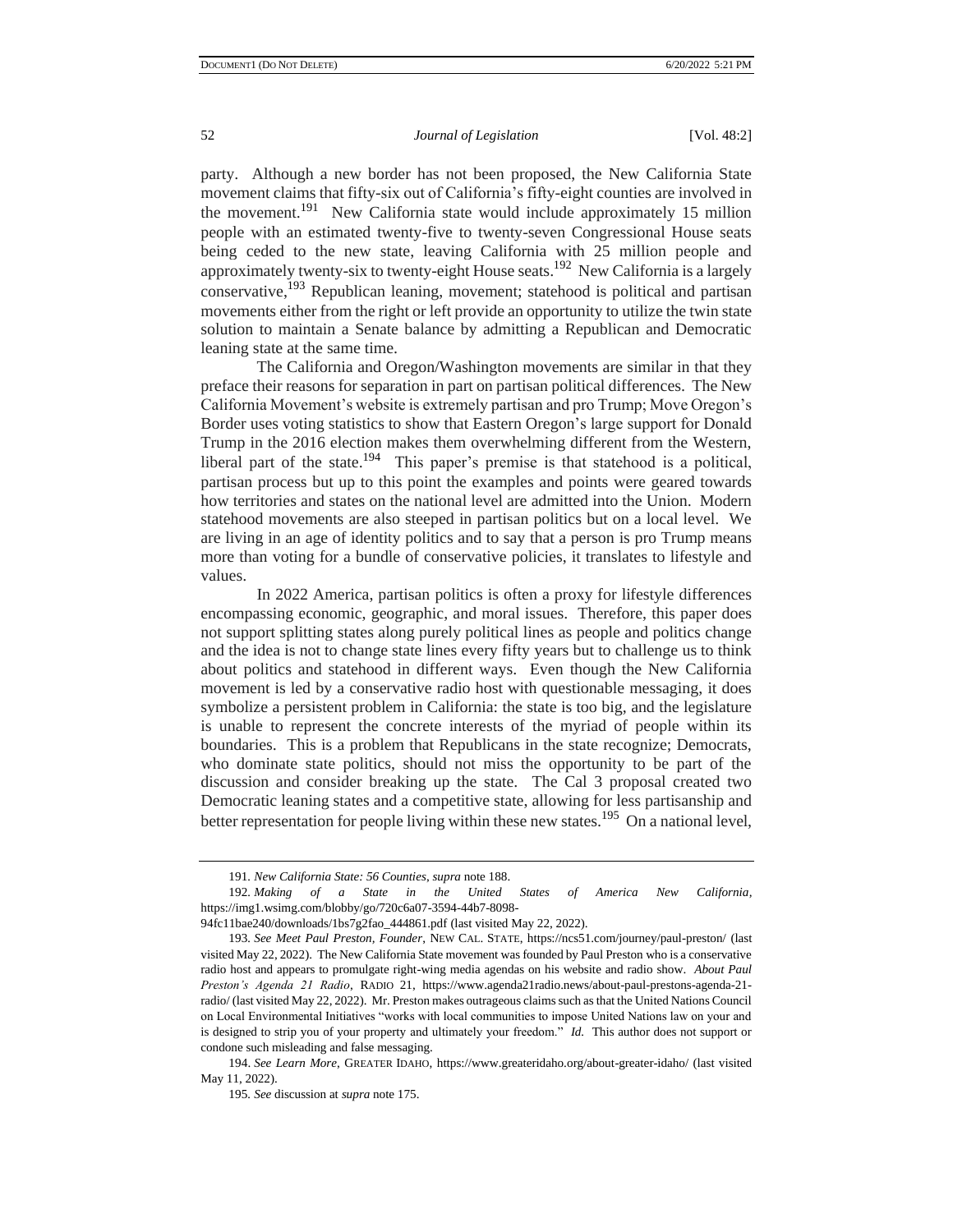this increases a large population's representation in the Senate and may provide some grease to the gridlock currently gripping national politics.

### *C. Territories Outside of the Continental United States ("OCONUS")*

Expanding the statehood discussion should include United States' territories along with adjusting current state lines. Western expansion in the United States began by creating territories that eventually became states. Alaska and Hawaii are the only U.S. territories Outside of the Continental United States ("OCONUS") to become states in 1958–59 respectively. The United States currently controls five inhabited territories throughout the world. These territories include Puerto Rico, U.S. Virgin Islands, Guam, Northern Mariana Islands, and America Samoa. Puerto Rico is the most well-known U.S. territory and ripest for statehood.<sup>196</sup>

Statehood is an issue that dominates Puerto Rican politics and their political parties with the pro-commonwealth Poplar Democratic Party ("PDP") and prostatehood New Progressive Party ("NPP").<sup>197</sup> Puerto Rico has held several plebiscites or referendums on the question of statehood over the past forty years.<sup>198</sup> Voters are almost equally divided on the question to remain a commonwealth or actively work towards statehood. The most recent plebiscite held on November 3, 2020, asked Puerto Ricans: "Should Puerto Rico be immediately admitted into the Union as a state." Fifty-two point five two percent of voters voted "yes" and fortyseven point four eight percent voted "no."<sup>199</sup> The referendum created a sevenmember commission to petition Congress for Puerto Rican statehood. This resulted in H.R. 1522, "Puerto Rico Statehood Admission Act," and S. 780, each introduced in Congress in  $2021$ <sup>200</sup> The House Committee on Natural Resources held a hearing on the bill, but it has not received a floor vote; the Senate bill is awaiting a committee hearing.<sup>201</sup> Politically, Puerto Rico leans Democratic; however, it is a territory that in many respects is on the cusp of statehood and may well achieve its goals if and when a second state option comes along.

#### *D. The Ongoing Saga for Statehood in the District of Columbia*

And finally, we come to the most well-known non state in America, Washington, D.C., which is America's capital city with a population of approximately 670,000 people who pay federal taxes but do not have Congressional

<sup>196.</sup> Treaty of Peace, U.S.–Spain, art. II, Dec. 10, 1898, 30 Stat. 1754; An Act to Provide for the Organization of a Constitutional Government by the People of Puerto Rico 64 Stat. 319 (1950) (codified at 48 U.S.C.§§731b–731c (2006). In 1898, Puerto Rico became a U.S. colony following the Spanish-American War. Over the next 50 years, it became more autonomous. Eventually in 1952, Puerto became a Commonwealth, enabling the people to vote for their own governor.

<sup>197.</sup> Lani E. Media, Note, *An Unsatisfactory Case of Self-Determination: Resolving Puerto Rico's Political Status*, 33 FORDHAM INT'L L.J. 1048, 1075 (2010).

<sup>198</sup>*. Id*. at 1077–80.

<sup>199</sup>*. Puerto Rico Statehood Referendum (2020)*, BALLOTPEDIA, https://ballotpedia.org/Puerto\_Rico\_Statehood\_Referendum (last visited Apr. 30, 2022).

<sup>200.</sup> Puerto Rico Statehood Admission Act, H.R. 1522, 117th Cong. (2021); Puerto Rico Statehood Admission Act, S. 780, 117th Cong. (2021). H.R. 1522 has eighty co-sponsors and S. 780 has fifty-three. 201*. Id*.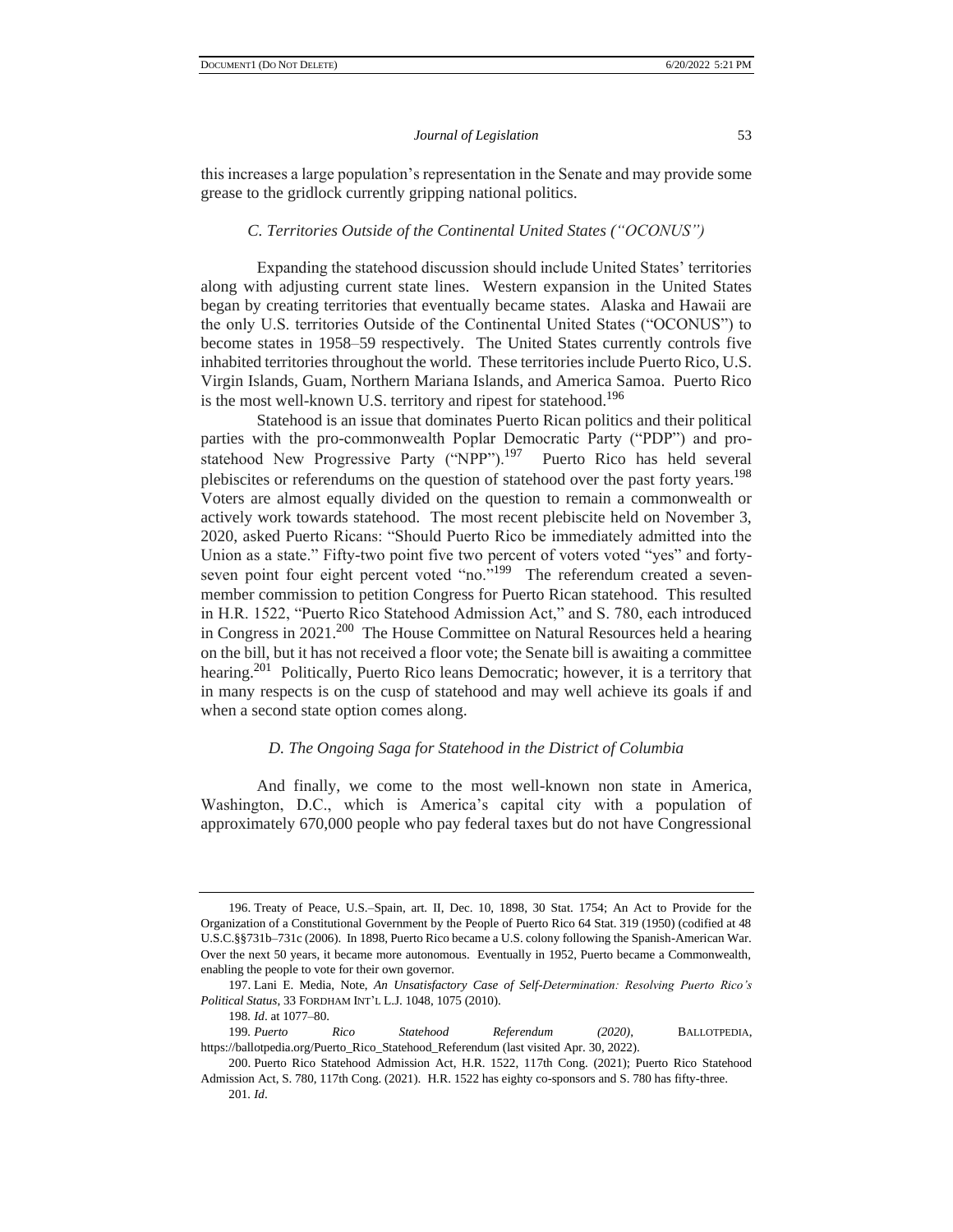representation in the House or Senate.<sup>202</sup> States determine Congressional representation and allow for local self-governance; these basic democratic principles are denied to citizens living within Washington, D.C. due primarily to partisan politics.

Under the Constitution's Article I, Section 8, nestled between the State Militia and Necessary and Proper clauses, Congress is given the power to create and legislate the "District" (not to exceed ten miles square) that will become "the Seat of the Government of the United States."<sup>203</sup> The Founders are curiously specific and vague about the District. The size is to be no more than ten square miles, and the land should come from other states. But is this place to be a populated city, military type installation, or only encompass government buildings? The Constitution does not specify, but history decided that the District would become a city. The Constitution also does not specify where the District is to be located, that was left to politics. The Compromise of 1790 was made at a dinner party where Alexander Hamilton and Thomas Jefferson agreed that the national capital would be placed on the Virginia-Maryland border in exchange for Southern support for the Residence and Funding (Assumption) Acts, which would allow the federal treasury to assume state war debts.<sup>204</sup> Soon after, in July 1790, the Potomac site was selected, and in 1800, Congress convened for the first time in the District of Columbia.<sup>205</sup>

The practical effects of this new city were not felt by citizens, who were previous residents of Virginia and Maryland, until Congress passed the Organic Act of 1801 that placed the District under Congress' jurisdiction and stripped residents of their Congressional representation.<sup>206</sup> Fast forward to The Home Rule Act of 1973 where Congress finally tired of legislating over local District matters, allowed District residents to elect their own local government (with restraints).<sup>207</sup> Poignantly, Congress still controls the District's budget and passes a yearly appropriations bill as if it were a federal agency that often takes up to eighteen months to execute.<sup>208</sup> Congress has placed restrictions on the use of appropriated dollars such as banning

205. Johnny Barnes, *Towards Equal Footing: Responding to the Perceived Constitutional, Legal, and Practical Impediments to Statehood for the District of Columbia*, 13 D.C. L. REV. 1, 13 (2010).

206. The District of Columbia Organic Act of 1801, 2 Stat. 103 (1801).

208. Barnes, *supra* note 205, at 6.

<sup>202</sup>*. Quick Facts, District of Columbia*, U.S. CENSUS BUREAU (2021), https://www.census.gov/quickfacts/DC (last visited Apr. 30, 2022). Compare to Wyoming's population which is estimated to be 578,000 people as of 2019*. Quick Facts, Wyoming*, U.S. CENSUS BUREAU (2021), https://www.census.gov/quickfacts/WY.

<sup>203.</sup> U.S. Const. art. I, § 8, cl. 17 states in full:

To exercise exclusive Legislation in all Cases whatsoever, over such District (not exceeding ten Miles square) as may, by Cession of particular States, and the Acceptance of Congress, become the Seat of the Government of the United States, and to exercise like Authority over all Places purchased by the Consent of the Legislature of the State in which the Same shall be, for the Erection of Forts, Magazines, Arsenals, dock-Yards, and other needful Buildings.

<sup>204.</sup> Jacob E. Cooke, *The Compromise of 1790*, WM. & MARY Q.: A MAG. OF EARLY AM. HIST. & CULTURE, 523, 524–45 (1970).

<sup>207.</sup> District of Columbia Self-Government and Governmental Reorganization Act, Pub. L. No. 93-198, 87 Stat. 774 (1973) (codified as D.C. Code § 1-221 (1973)). The District's history and undemocratic organization is fascinating but beyond the scope of this Article. For further information on this topic, I recommend reading Barnes, *supra* note 210, which gives a full history and discussion of the many legal challenges and problems resulting from the Congressional control over local District governance.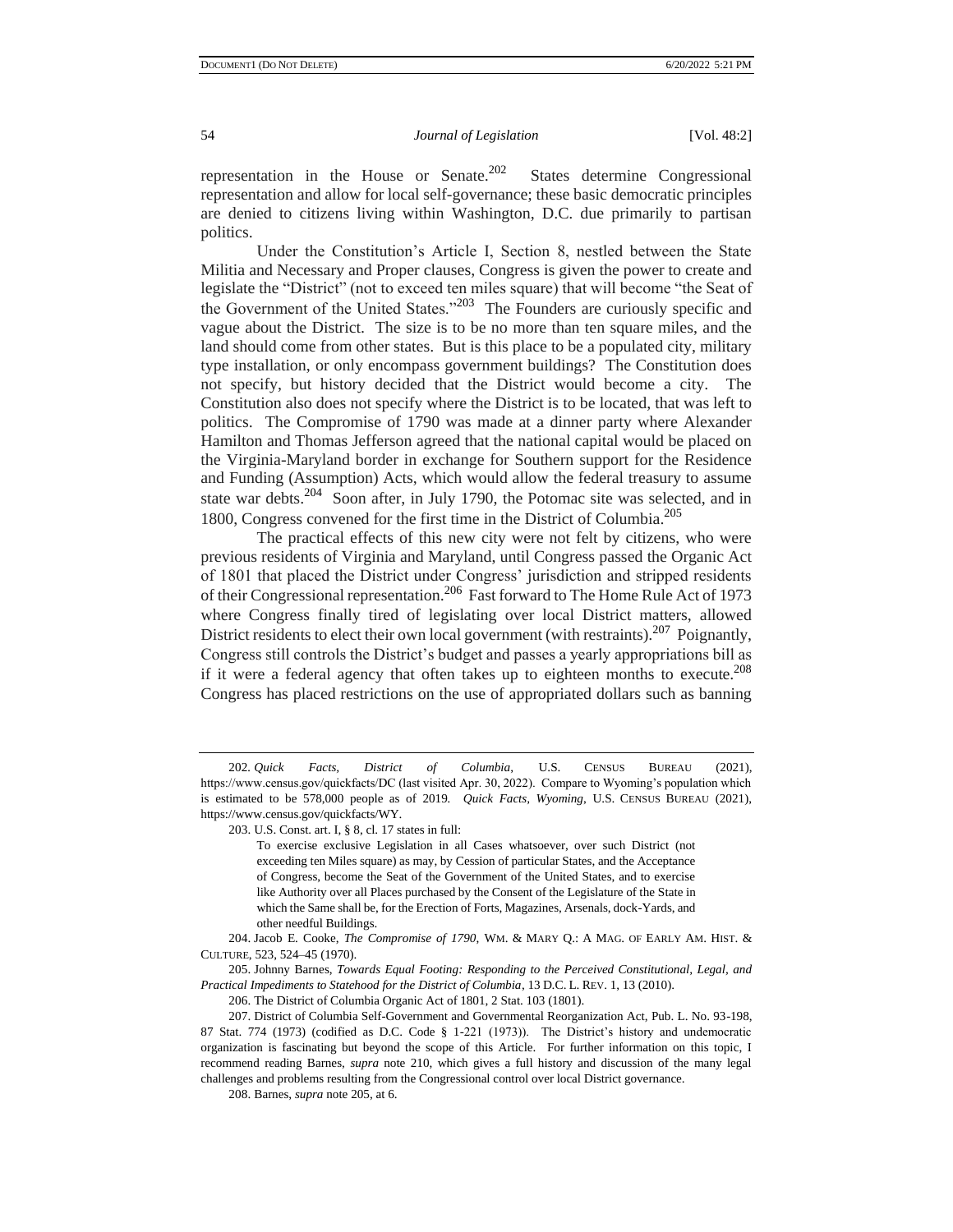needle exchange programs.<sup>209</sup> Congress' control over the District's budget has allowed it to interfere in local laws and policies such as gun control, AIDS prevention measures, marijuana, and domestic partnership benefits.<sup>210</sup>

The most recent efforts to grant the District statehood occurred in 2021 when the House passed H.R. 51, the Washington, D.C. Admission Act.<sup>211</sup> The bill was also introduced in the Senate,  $2^{12}$  and a hearing was held on June 22, 2021.<sup>213</sup> Clever legal scholars advocating for each side testified to the legality and practicality of shrinking the District and repealing the Twenty-Third Amendment, which provides the District electors to the Electoral College based upon the number of Senators and Representatives the District would have if it were a state. $2^{14}$ 

Advocates for H.R. 51 and S. 51 argue that these bills solve this problem by repealing the Twenty-Third Amendment and as this process takes time, repealing the amendment's implementing statute, 3 U.S.C.  $\S 21$ <sup>215</sup> With statehood realized, the Twenty-Third Amendment's purpose, to provide citizens residing in the District representation in the Presidential and Vice-Presidential election process, becomes moot. The solution presented by S. 51 § 223 is to repeal the Twenty-Third Amendment's implementing legislation, 3 U.SC. § 21, and substitute it with alternative language that fulfills the Twenty-Third Amendment's requirements but does not interfere with Presidential election results.<sup>216</sup> There are those that find the Twenty-Third Amendment an impassable hurdle to statehood that is not adequately addressed by S. 51, primarily that Section 223 of the bill does not adequately address the District's three electoral votes by ignoring the Electoral Count Act.<sup>217</sup> D.C. statehood legal arguments are intricate and many; the purpose of this paper is not to discuss them all, but to present the reader with reasonable arguments for and against statehood. The point is that there are clear barriers to D.C. statehood, but like all political issues, there are also creative, legal solutions that make statehood possible.

Why are the 700,000 people that live in the District in 2022 still deprived of self-governance and Congressional representation? It really does come down to politics. The answer for the District is political because the entire statehood process is political. Should the District become a state? It depends on who you ask. Many Republicans would say no; the District is a very liberal area and would immediately add two Democratic Senators to Congress. And they are right. What about also adding a Republican state—Liberty state perhaps? And yes, Washington, D.C. as we know it could go back to Maryland.<sup>218</sup> Get rid of the whole place, shrink the District

<sup>209</sup>*. See* District of Columbia Appropriations Act, S. 1446, 109th Cong. (2006).

<sup>210.</sup> Barnes, *supra* note 205, at 8.

<sup>211.</sup> Washington, D.C. Admission Act, H.R. 51, 117th Cong. (2021).

<sup>212.</sup> Washington, D.C. Admission Act, S. 51, 117th Cong. (2021).

<sup>213.</sup> *On the Constitutionality of Congressional Action Admitting a Portion of the District of Columbia as a State of the Union: Hearing on S. 51 Before the S. Comm. on Homeland Sec. & Gov't Affair*s, 117th Cong. (2021).

<sup>214.</sup> U.S. CONST. amend. XXIII § 1.

<sup>215</sup>*. On the Constitutionality of Congressional Action Admitting a Portion of the District of Columbia as a State of the Union: Hearing on S. 51 Before the S. Comm. on Homeland Sec. & Gov't Affair*s, 117th Cong., at 5–6 (2021) (written statement of Professor Richard Primus).

<sup>216</sup>*. Id*. at 7. Professor Primus offers three ways to amend 3 U.S.C. § 21. *Id.* 

<sup>217.</sup> *Id*. (written statement of Professor Derek T. Muller).

<sup>218</sup>*. Id.* at 38–39. *See also* District of Columbia-Maryland Reunion Act, H.R. 381, 108TH CONG. § 3 (2003) (explaining that retrocession of the District back to Maryland was proposed in the House and would give District residents Congressional and local representation and could be done without Maryland's consent but